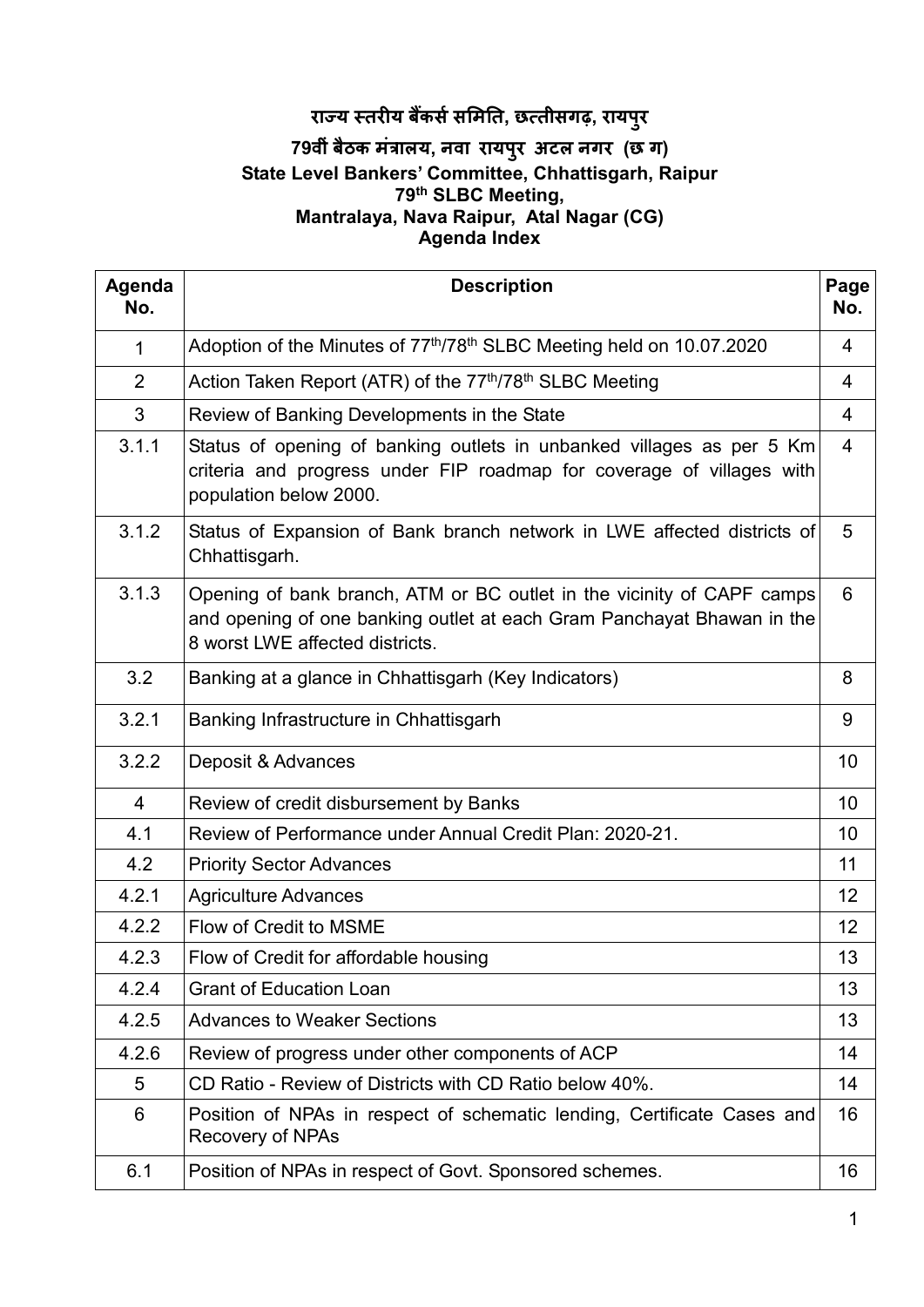| $\overline{7}$ | Issues remaining unresolved at DCC/DLRC meeting.                                                                                                                                                        | 17 |
|----------------|---------------------------------------------------------------------------------------------------------------------------------------------------------------------------------------------------------|----|
| 8              | PRAGATI: Review of Social Security Scheme - Pradhan Mantri Jeevan<br>Jyoti Bima Yojana (PMJJBY), Pradhan Mantri Suraksha Bima Yojana<br>(PMSBY) and Atal Pension Yojana (APY), Claims of PMJJBY, PMSBY. | 18 |
| 9              | Minutes of SLBC Sub Committees -                                                                                                                                                                        | 19 |
| 9.1            | Short term Agriculture Credit to Tenant Farmers/Oral Lease.                                                                                                                                             | 19 |
| 9.2            | Monograph on the State of Sikkim's Organic Transformations to promote<br>organic farming in the state.                                                                                                  | 19 |
| 9.3            | Determination of crop duration for each crop.                                                                                                                                                           | 20 |
| 10             | Central Sector Scheme (CSS) on Formation and Promotion of 10,000 FPOs<br>and District Monitoring Committees (D-MC).                                                                                     | 20 |
|                | Agenda Items for information and record                                                                                                                                                                 |    |
| 11             | <b>Govt. Sponsored Schemes</b>                                                                                                                                                                          | 21 |
| 11.1           | <b>National Rural Livelihood Mission (NRLM)</b>                                                                                                                                                         | 21 |
| 11.2           | National Urban Livelihood Mission (NULM)                                                                                                                                                                | 21 |
| 11.3           | Antyodaya Swarojgar Yojana and Adivasi Swarojgar Yojana                                                                                                                                                 | 22 |
| 11.4           | Dairy Entrepreneurship Development Scheme (State)                                                                                                                                                       | 22 |
| 11.5           | Prime Minister's Employment Generation Programme (PMEGP)                                                                                                                                                | 22 |
| 11.6           | Mukhya Mantri Yuva Swarojgar Yojana                                                                                                                                                                     | 23 |
| 11.7           | Pradhan Mantri Mudra Yojana (PMMY)                                                                                                                                                                      | 23 |
| 11.8           | Stand-Up India                                                                                                                                                                                          | 24 |
| 11.9           | Mukhyamantri Uchh Siksha Rin Byaj Anudan Yojana (MMUSRBAY)                                                                                                                                              | 24 |
| 12             | Progress under various digital delivery channels                                                                                                                                                        | 25 |
| 13             | Activities in Financial Literacy Centres (FLCs)                                                                                                                                                         | 26 |
| 14             | KCC Loan Crop Insurance under Pradhan Mantri Fasal Bima Yojana                                                                                                                                          | 26 |
| 15             | <b>Activities conducted in RSETIs</b>                                                                                                                                                                   | 27 |
| 16             | Any other item, with the permission of the Chair                                                                                                                                                        | 27 |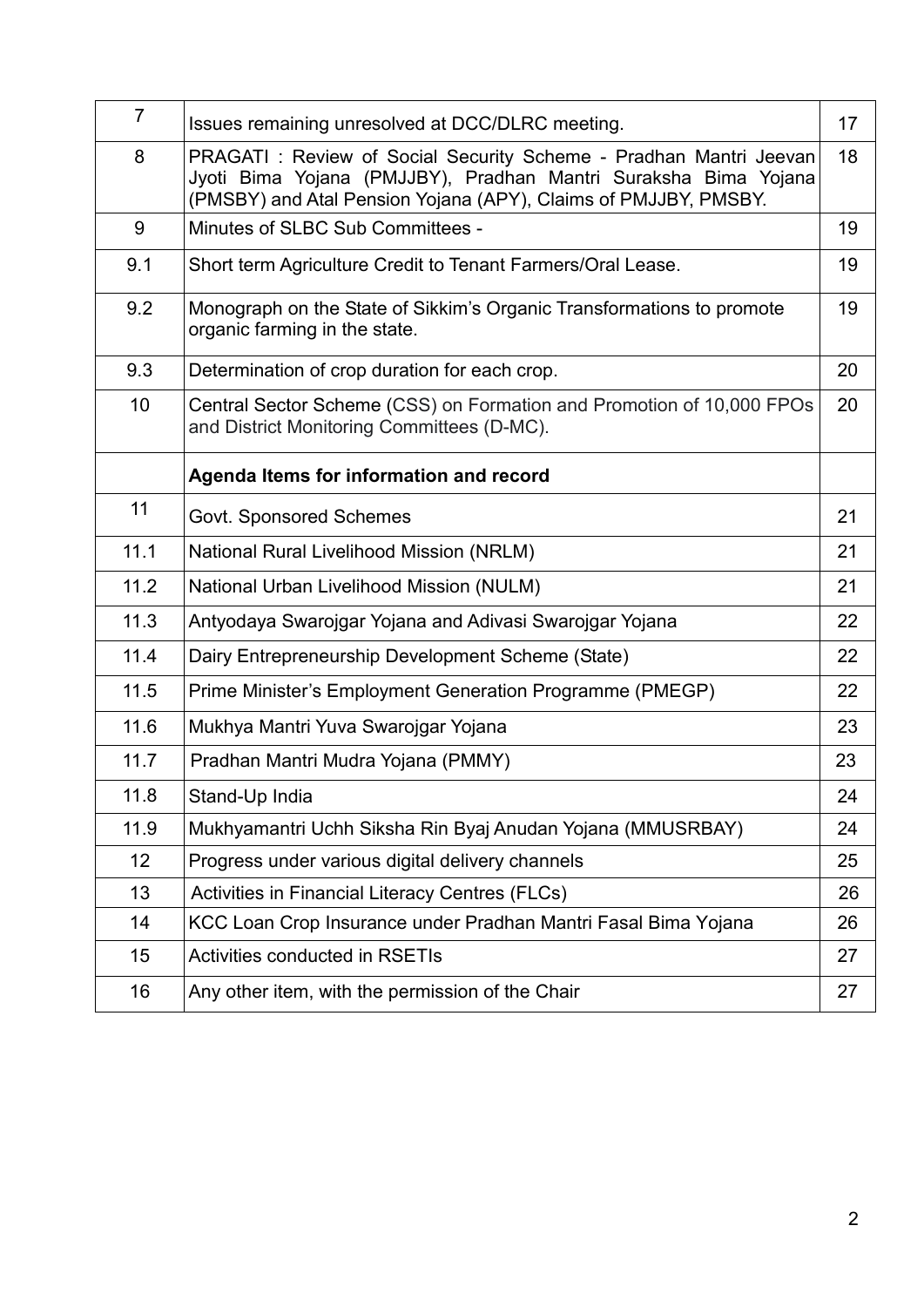# **राय तरय बकससमत, छतीसगढ़, रायपुर**

#### **79वींबैठक मंालय, अटल नगर (छ ग) State Level Bankers' Committee, Chhattisgarh, Raipur 79th SLBC Meeting, Mantralaya, Atal Nagar (CG) Annexures**

| <b>Annexure</b> | <b>Description (As per book)</b><br>Page                                       |           |  |  |  |
|-----------------|--------------------------------------------------------------------------------|-----------|--|--|--|
| $\mathsf{A}$    | Minutes of of 77 <sup>th</sup> /78 <sup>th</sup> SLBC Meeting dated 10.07.2020 | 28-35     |  |  |  |
| A <sub>1</sub>  | Action Taken Report of 77th/78th SLBC Meeting dated 10.07.2020                 | 36-46     |  |  |  |
| B               | Status of Uncovered Villages as per DFS GIS Mapping                            | 47        |  |  |  |
| $\mathsf{C}$    | Status of Expansion of Bank branch network in LWE affected districts of        | 48        |  |  |  |
|                 | Chhattisgarh                                                                   |           |  |  |  |
| D               | Details of Bank wise, District wise ACP Target                                 | 49-50     |  |  |  |
| Е               | Progress under PMJJBY, PMSBY and APY - Registration                            | $51 - 52$ |  |  |  |
| E <sub>1</sub>  | Claims under PMJJBY & PMSBY                                                    | 53-54     |  |  |  |
| F               | Progress under Pradhan Mantri Awas Yojana (PMAY)                               | 55-56     |  |  |  |
| G               | Minutes of SLBC Sub – Committee (Agriculture) – 10.08.2020                     | 57-62     |  |  |  |
| H               | Progress under National Rural Livelihood Mission (NRLM)                        | 63        |  |  |  |
| $\mathsf{I}$    | Progress under National Urban Livelihood Mission (NULM)                        | 64        |  |  |  |
| J               | Antyodaya Swarojgar Yojana and Adivasi Swarojgar Yojana                        | 65-66     |  |  |  |
| K               | Prime Ministers Employment Generation Programme (PMEGP)                        | 67-70     |  |  |  |
| L               | Mukhya Mantri Yuva Swarojgar Yojana                                            | $71 - 72$ |  |  |  |
| M               | Progress under PMMY                                                            | 73-74     |  |  |  |
| N               | Stand-Up India (SUI)                                                           | 75-76     |  |  |  |
| $\circ$         | <b>Digital Payment System</b>                                                  | 77        |  |  |  |
| P               | Details of BC display in Gram Panchayat                                        | 78        |  |  |  |
| Q               | Details of activities conducted in RSETIs                                      | 79        |  |  |  |
| R               | Crop Duration of crops grown in Chhattisgarh                                   | 80-82     |  |  |  |
| S               | Status of implementation of Revamped LBS                                       | 83-84     |  |  |  |
| Τ               | <b>Details of Business Correspondent</b>                                       | 85        |  |  |  |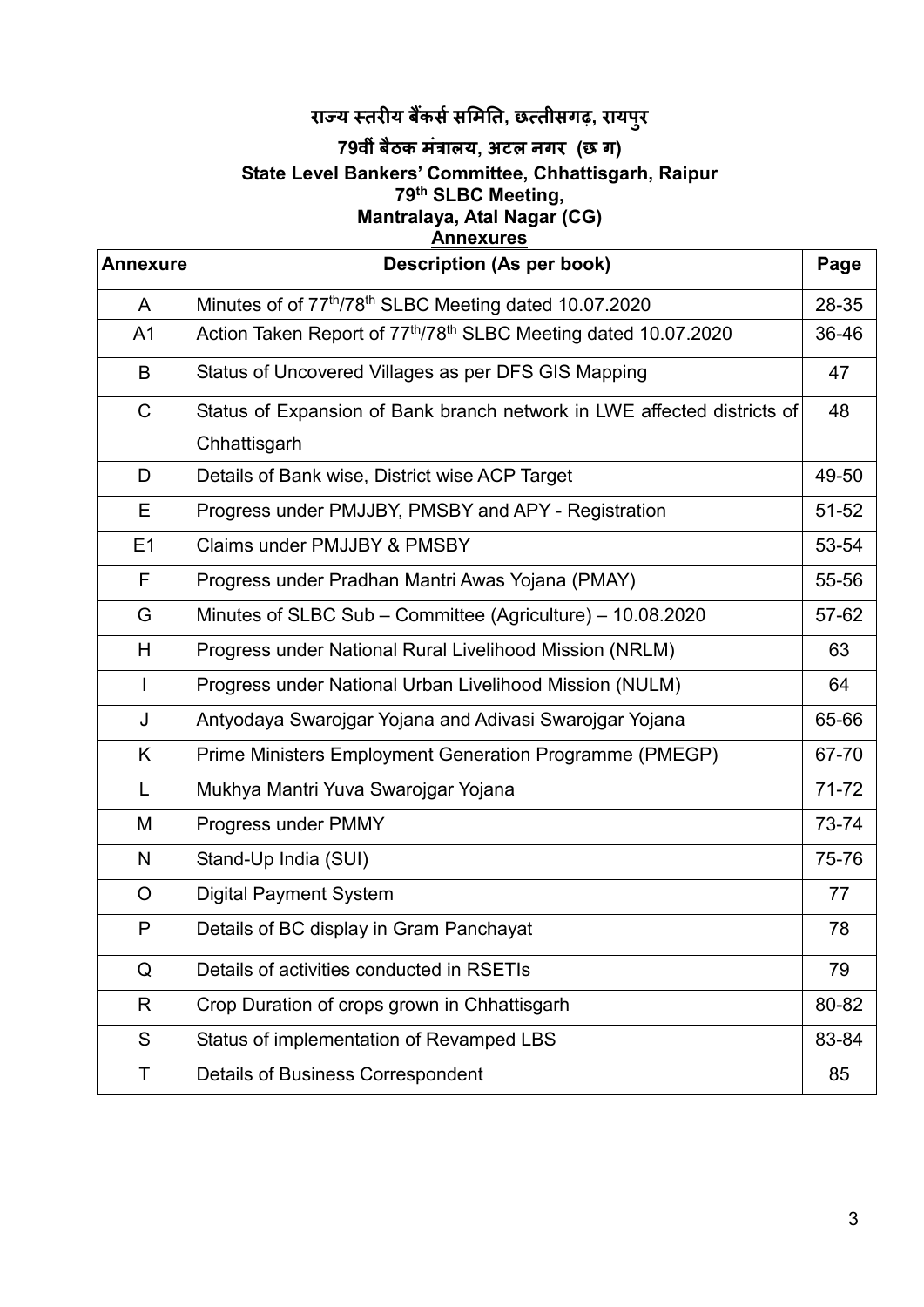## **79th Meeting of State Level Bankers' Committee, Chhattisgarh Agenda**

## **Welcome by the Convener, SLBC.**

## **Agenda No. 1. Adoption of the Minutes of 77th/78th SLBC meeting held on 10.07.2020.**

Minutes of the 77<sup>th</sup>/78<sup>th</sup> meeting of State Level Bankers' Committee held on 10.07.2020 has been circulated to all participants. A copy of the minutes is placed at **Annexure- A (Page No-28)** and the same may also be viewed / downloaded from websitewww.slbcchhattisgarh.com.

## **Agenda No. 2: Action Taken Report of the 77th/78th SLBC Meeting**

Action Taken Report on minutes of meeting is placed at **annexure –A1 (Page No-36)**. The house is requested to approve the Action Taken Report.

## **Agenda No. 3: - Review of Banking Developments in the State**

**3.1.1. Status of opening of banking outlets in unbanked villages as per 5 km criteria (Uncovered Villages as per DFS GIS Mapping) and progress under RBI FIP roadmap for coverage of villages with population below 2000 : -**

| • Number of unbanked Villages: |   | 105 (99.45 % Covered) |
|--------------------------------|---|-----------------------|
| • Number of villages covered   | ÷ | 19,065                |
| • Number of villages in State  | ÷ | 19.170                |

#### **(Source-DFS GIS Mapping as on 31.08.2020)**

Number of uncovered Villages were 312 as discussed in last SLBC meeting. Banks have covered 207 additional villages since last SLBC meeting.

As directed by the DFS, MoF, GoI these villages have been allotted to banks functional in respective districts for deployment of banking touch points like: Brick and Mortar Branch/ ATM / Bank Mitra. All allotee Banks are advised to cover remaining villages latest by 30.09.2020.

#### **(District-wise, Bank-wise pending list is attached as Annexure-B (Page No.47)**

Further, we draw kind attention of the house towards RBI Roadmap for coverage of villages with population below 2000 vide their Circular No RBI/ 2011-12/ 606 RPCD. CO. LBS. BC. No. 86 / 02.01.001/ 2011-12 June 19, 2012 in which banks were instructed to cover the villages with banking service. Also, the National Financial Inclusion Plan (NSFI) 2019-24, which has been prepared by RBI under the aegis of the Financial Inclusion Advisory Committee and is based on the inputs and suggestions from Government of India and launched on 10.01.2020 aims to provide access to formal financial services in an affordable manner, broadening and deepening financial inclusion and promoting financial literacy and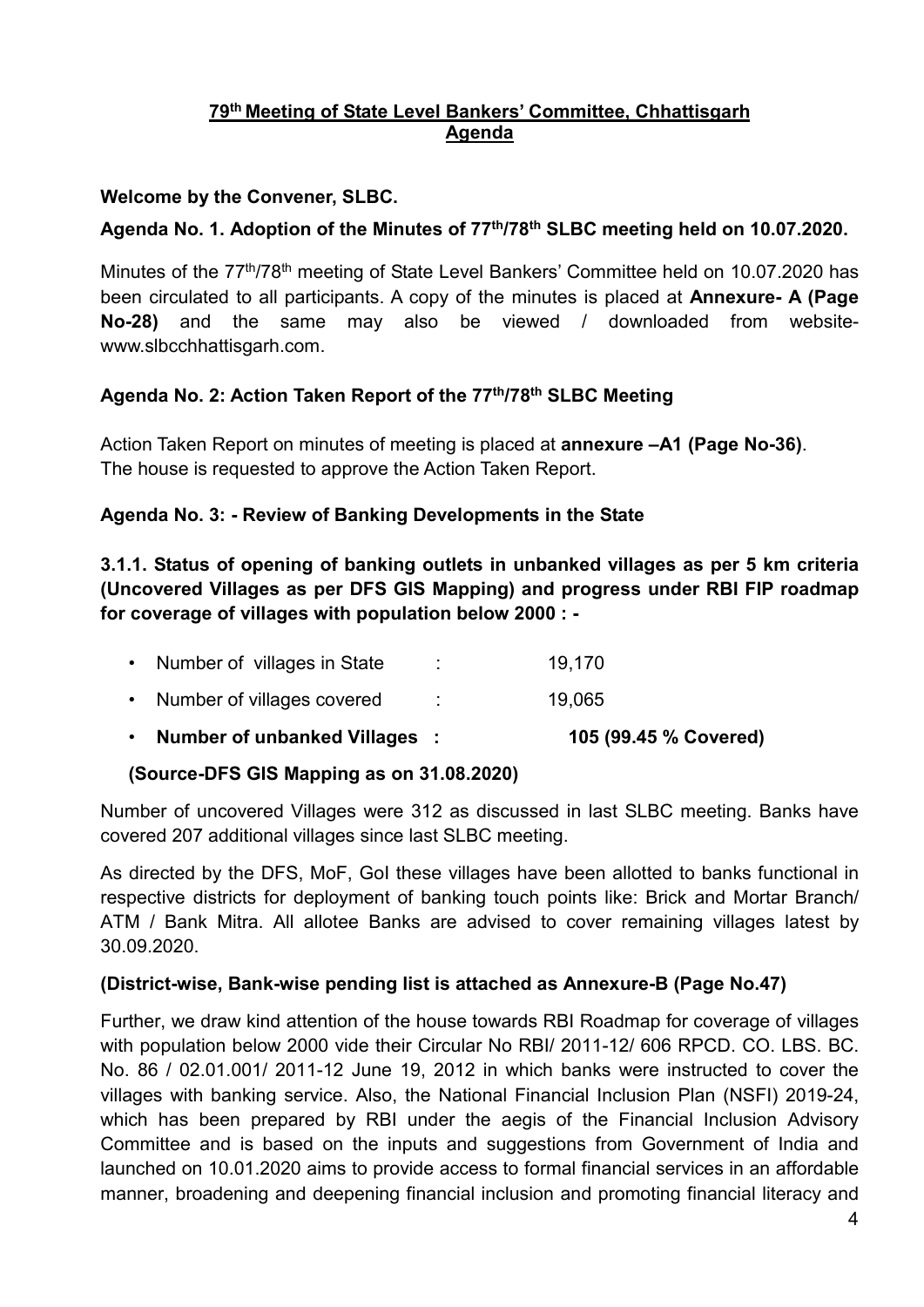consumer protection. Banks are working on both the projects. Out of 19000 plus villages in our State, now only 105 villages are remaining to be covered which have been allotted to Banks functional in the respective districts. Progress is being monitored on regular basis and coverage is gradually increasing.

Since remaining villages under both the projects are being covered by the allottee banks under DFS project and coverage is now 99.45%, we recommend for treating the RBI Roadmap for coverage of villages with population below 2000 as completed.

#### **3.1.2 Status of Expansion of Bank branch network in LWE affected districts of Chhattisgarh:**

It was decided to expand banking activities in 8 worst Left Wing Extremism (LWE) affected districts of Chhattisgarh, namely Bastar, Bijapur, Dantewada, Kanker, Kondagaon, Narayanpur, Rajnandgaon and Sukma. The overall bank branch position in these districts are as under:

| Sr.            | <b>Districts</b> |          | <b>Number of bank branches</b> |        |          | <b>Number of ATMs</b> |               |  |
|----------------|------------------|----------|--------------------------------|--------|----------|-----------------------|---------------|--|
| No.            |                  | As on    | As on                          | $\%$   | As on    | As on                 | $\frac{0}{0}$ |  |
|                |                  | 31.03.15 | 30.06.20                       | Growth | 31.03.15 | 30.06.20              | Growth        |  |
| 1              | <b>Bastar</b>    | 67       | 104                            | 55     | 82       | 98                    | 20            |  |
| $\overline{2}$ | <b>Bijapur</b>   | 14       | 40                             | 186    | 8        | 16                    | 100           |  |
| 3              | Dantewada        | 25       | 40                             | 60     | 22       | 42                    | 91            |  |
| $\overline{4}$ | Kanker           | 47       | 87                             | 85     | 28       | 56                    | 100           |  |
| 5              | Kondagaon        | 38       | 48                             | 26     | 19       | 32                    | 68            |  |
| 6              | Narayanpur       | 9        | 18                             | 100    | 6        | 16                    | 167           |  |
| $\overline{7}$ | Rajnandgaon      | 127      | 172                            | 35     | 54       | 154                   | 185           |  |
| 8              | Sukma            | 11       | 28                             | 155    | 3        | 8                     | 167           |  |
|                | <b>Total</b>     | 338      | 537                            | 59     | 222      | 422                   | 90            |  |

In the above mentioned 8 districts 150 locations were proposed to open Branches or ATMs. Out of these 150 locations, 140 new Branches/ATMs have been opened/installed by 31.08.2020 and district –wise, Bank-wise progress is as under: -

| Sr. No | <b>District</b> | <b>No of Proposed Centres</b> | <b>Opened</b> | <b>Pending</b> |
|--------|-----------------|-------------------------------|---------------|----------------|
|        | <b>Bijapur</b>  | 33                            | 27            | 6              |
| 2      | Sukma           | 25                            | 22            | 3              |
| 3      | Dantewada       | 18                            | 18            | O              |
| 4      | <b>Bastar</b>   | 29                            | 28            |                |
| 5      | Kanker          |                               |               | O              |
| 6      | Kondagaon       |                               |               |                |
| 7      | Narayanpur      | 12                            | 12            |                |
| 8      | Rajnandgaon     | 19                            | 19            | 0              |
|        | <b>Total</b>    | 150                           | 140           | 10             |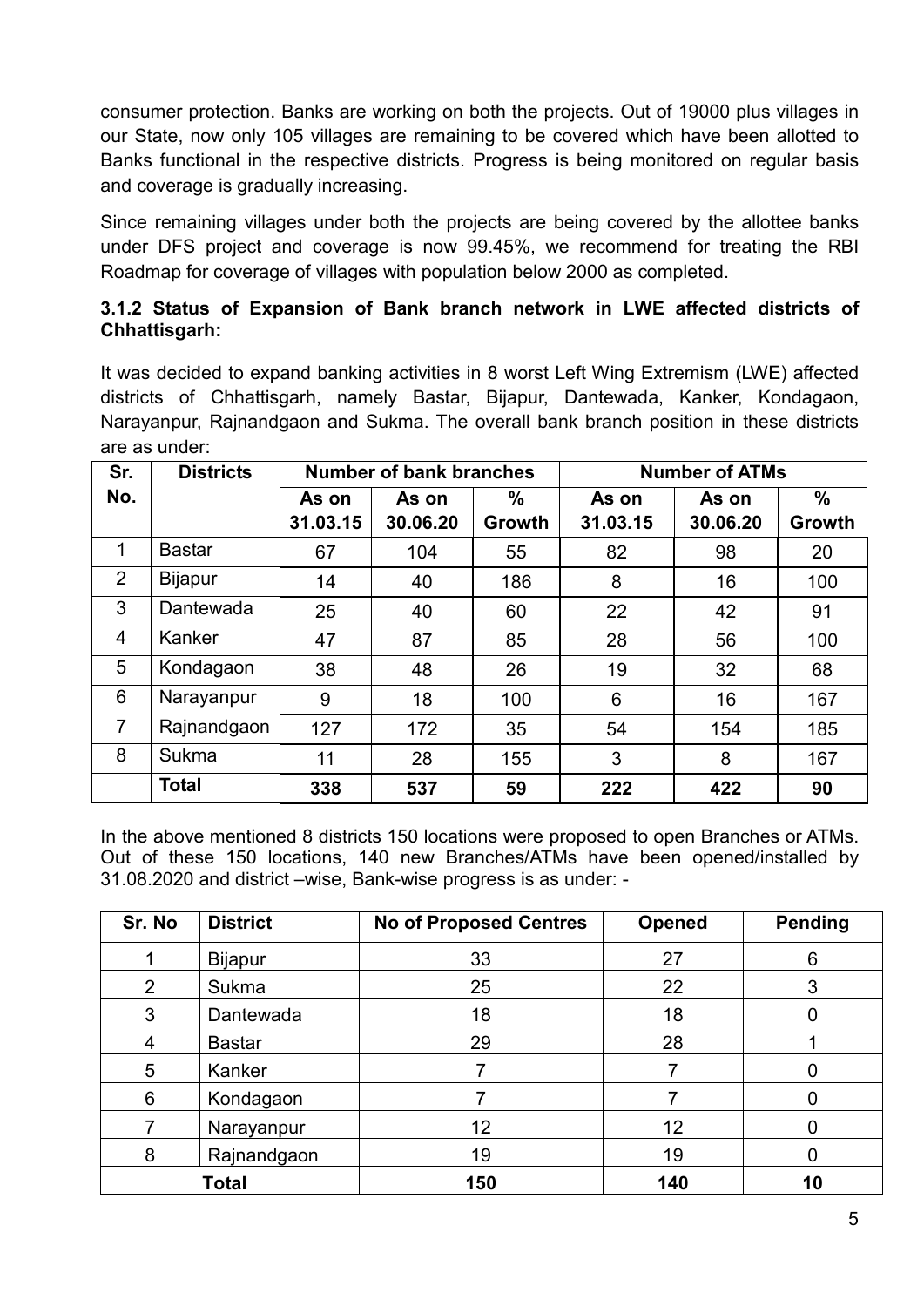| <b>Sr No</b> | Name of the Bank      | <b>BRANCH</b> | <b>ATM</b> | <b>Grand Total</b> |
|--------------|-----------------------|---------------|------------|--------------------|
|              | Axis Bank             |               |            |                    |
|              | <b>Bank of Baroda</b> |               |            |                    |
|              | <b>DCB Bank</b>       |               |            |                    |
|              | <b>HDFC Bank</b>      |               |            |                    |
| 5            | <b>RBL Bank Ltd</b>   |               |            |                    |
| 6            | <b>UCO Bank</b>       |               |            |                    |
|              | <b>Grand Total</b>    |               |            |                    |

Bank –wise pending position as on 31.08.2020 are as under:

Bank-wise, District -wise detail are placed at **Annexure - C (Page No 48)**

#### **3.1.3 OPENING OF BANK BRANCH, ATM OR BC OUTLET IN THE VICINITY OF CAPF CAMP & OPENING OF ONE BANKING OUTLET AT EACH GRAM PANCHAYAT BHAWAN IN 8 WORST LWE AFFECTED DISTRICTS**

Financial inclusion is a national priority. All members Banks of SLBC are committed to achieve this goal. Various schemes/projects/guidelines of DFS are being implemented in our state. The progress of opening of banking outlets in the state is monitored by the Government at various level. Government has launched Jan dhan darshak app on which banks upload the latitude longitude position of respective banking outlets which includes Branch, BC and ATM. Empowered Committee of Ministry of Home affairs in a meeting on 7th August 2020 reviewed the progressive developmental works in respect of financial inclusion in the LWE affected districts. Based on the discussions, concerned SLBC has been advised to submit the view point on the following two points:-

1 Issue of opening of branches, ATMs or BC outlets in vicinity of the CAPF camp in worst affected LWE districts, from the aspect of feasibility and utility of the banking services by the villages.

2. The issue of opening of one banking outlet at each Gram Panchayat Bhawan.

In this regard, with reference to DFS letter number F/N0. 20/57/2010 FI(C-53274) dated 21st August 2020 on captioned subject, Lead District Managers (LDM) were made aware about these issues. They were instructed to contact the district authorities for obtaining a list of places where Branch, ATM or BC outlets are to be opened in the vicinity of CAPF camps and places where banking outlet at each gram Panchayat Bhawan is to be opened. The LDMs were also instructed to get these lists approved in in respective DLRC meetings.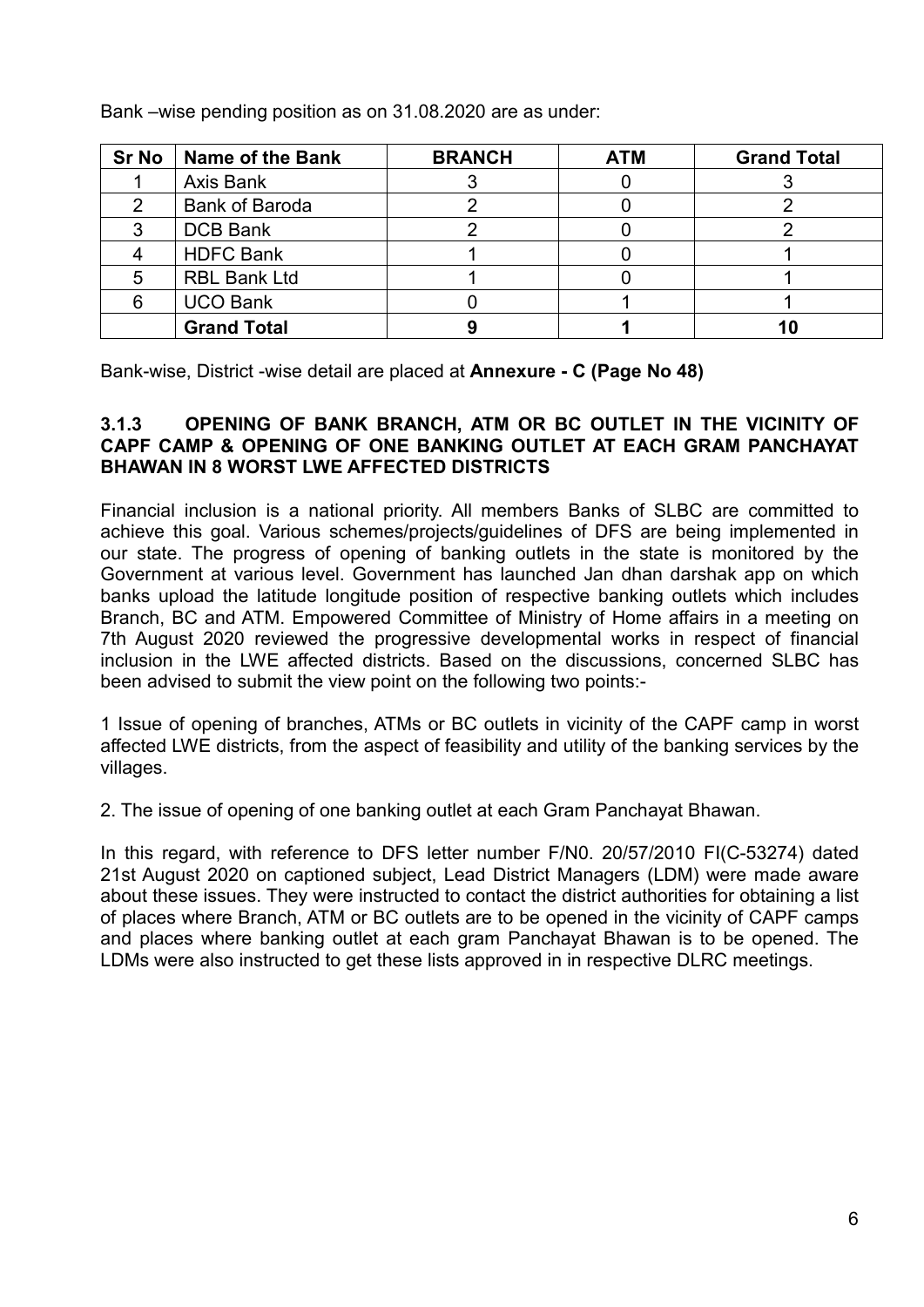The information / data obtained from LDMs is as under: -

| <b>Districts</b> | No of GP | <b>BC</b><br><b>Points</b> | No of CAPF | <b>Points</b><br><b>Branch/ATM/BC</b> |
|------------------|----------|----------------------------|------------|---------------------------------------|
|                  |          | <b>Recommended</b>         | Camps      | <b>Recommended</b><br>be<br>to        |
|                  |          | to be opened               |            | opened                                |
| Bijapur          | 169      | 77                         | 49         | 16                                    |
| Dantewada        | 143      | 82                         | 5          | 2                                     |
| Jagdalpur        | 433      | $***$                      | 12         | $***$                                 |
| Kanker           | 454      | $***$                      | $***$      | $***$                                 |
| Kondagaon        | 383      | 158                        | 24         | <b>NIL</b>                            |
| Narayanpur       | 104      | 47                         | 11         | NIL                                   |
| Rajnandgaon      | 814      | <b>NIL</b>                 | 20         | <b>NIL</b>                            |
| Sukma            | 153      | $***$                      | 58         | $***$                                 |

\*\* Data yet to be received

Remaining 3 LDMs are advised to submit the data on priority.

On the basis of information / data obtained from LDMs till now we propose as under:

- 1. Branch/ATM/BC outlets are proposed to be opened at 18 CAPF locations.
- 2. BC Outlets are proposed to be opened at 364 Gram Panchayat Bhawan.

We also request the Government for their support to open the above mentioned Banking facility on under noted area:

- a) Providing the Suitable space in Gram Panchayat Bhawan and at CAPF camp to open the Banking facility.
- b) Providing connectivity by Road as well as Data connectivity at these places.
- c) Providing Electricity/Water and Sanitization facility at these places.
- d) Security and protection while cash transit and for working of these banking facility.
- e) Easy accesses to villagers other than security personal at these Banking facility.

We call upon the Member Banks to choose the places on first come first serve basis and submit their proposals latest by \*\* Date. Remaining places will be allotted by SLBC in consultation with respective LDMs.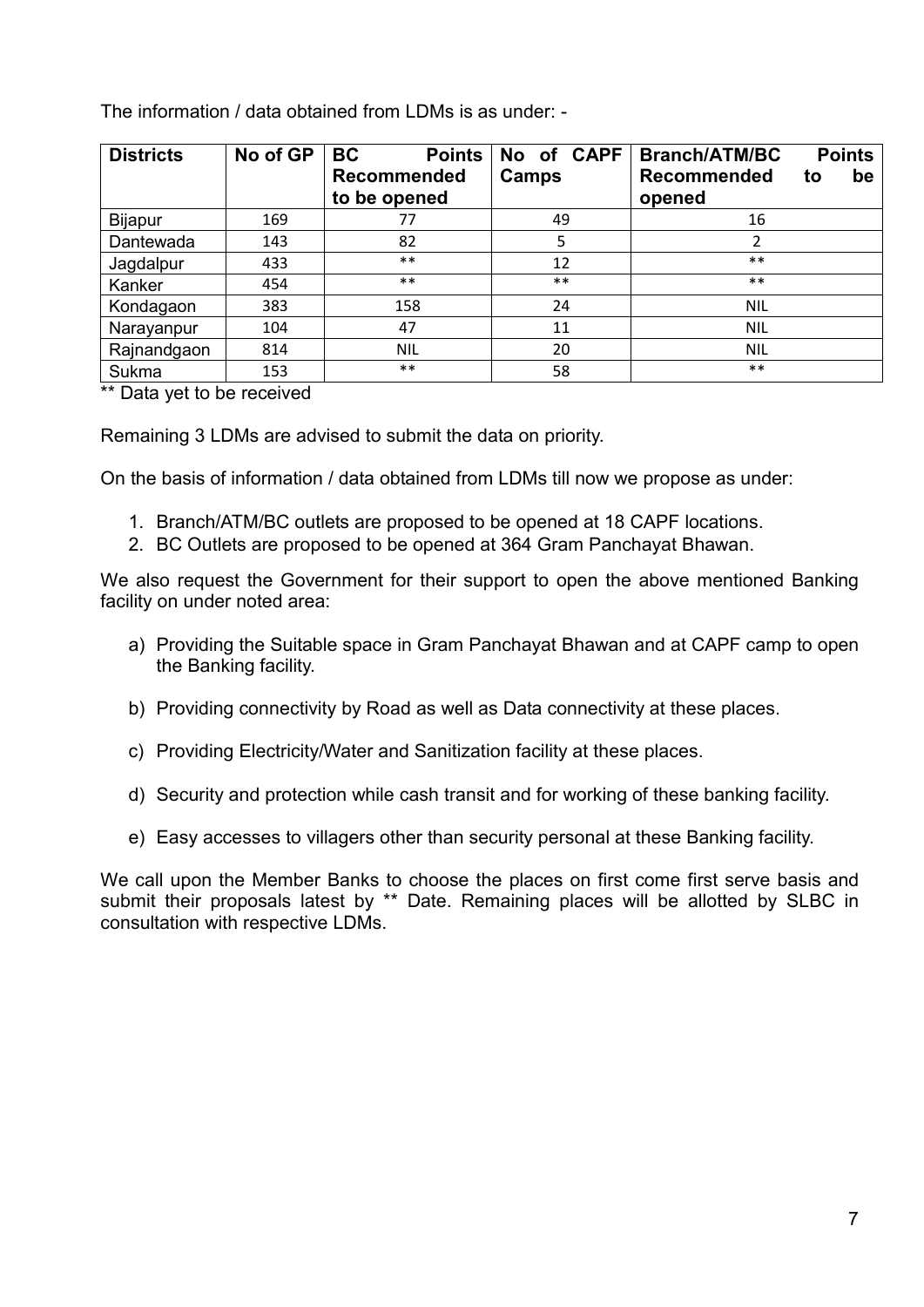**3.2 Banking at a glance in Chhattisgarh (Key Indicators):** Performance of all Banks in the State of Chhattisgarh, in terms of key indicators, are as under:

(Rs. in Crores)

| Sr<br>N        | <b>Particulars</b>                                                         | <b>JUNE</b><br>2019 | <b>MARCH</b><br>2020 | <b>JUNE</b><br>2020 | <b>YoY Growth</b><br>June'19 to june'20 |                |
|----------------|----------------------------------------------------------------------------|---------------------|----------------------|---------------------|-----------------------------------------|----------------|
|                |                                                                            |                     |                      |                     | <b>Amount</b>                           | %              |
| $\mathbf{1}$   | Deposit                                                                    | 153288.59           | 167680.37            | 176176.52           | 22887.93                                | 14.93          |
| $\overline{2}$ | Credit (Advances)                                                          | 100532.13           | 110202.66            | 112349.93           | 11817.80                                | 11.76          |
| 3              | CD Ratio (%) Benchmark -60%                                                | 65.58               | 65.72                | 63.77               |                                         |                |
| $\overline{4}$ | <b>Priority Sector Advance</b>                                             | 50961.78            | 54307.52             | 50967.67            | 5.89                                    | 0.01           |
| 5              | Share of PSA in Total Advances<br>$%$ ) Bench Mark - 40%                   | 50.69               | 49.28                | 45.37               |                                         |                |
| 6              | <b>Agriculture Advances</b>                                                | 15487.90            | 13691.48             | 15786.53            | 298.63                                  | 1.93           |
| $\overline{7}$ | Share of Agriculture Advances in<br>Total Advances (%) Bench<br>Mark- 18 % | 15.41               | 12.42                | 14.05               |                                         |                |
| 8              | Adv.to Small & Marginal Farmers                                            | 6783.07             | 5888.46              | 5164.81             | $-1618.26$                              | $-23.86$       |
| 9              | Share of Small & Marginal<br>Farmers Adv to total Adv.<br>(Bench Mark 8%)  | 6.75                | 5.34                 | 4.60                |                                         |                |
| 10             | Micro, Small & Medium<br>Enterprises (MSE) Advances                        | 23796.94            | 30668.66             | 25411.03            | 1614.09                                 | 6.78           |
| 11             | Share of MSE Advances to total<br>Advances (%)                             | 23.67               | 27.83                | 22.62               |                                         |                |
| 12             | Adv to Micro Enterprises                                                   | 9723.43             | 15988.75             | 10155.73            | 432.3                                   | 4.45           |
| 13             | Share of Micro Adv to total Adv<br>(Benchmark 7.5%)                        | 9.67                | 14.51                | 9.04                |                                         |                |
| 14             | Adv. To Weaker Section (WSA)                                               | 13256.01            | 16794.57             | 11946.09            | $-1309.92$                              | $-9.88$        |
| 15             | Share of WSA to Total Advances<br><b>Bench Mark -10%</b>                   | 13.19               | 15.24                | 10.63               |                                         |                |
| 16             | <b>DRI Advances</b>                                                        | 11.15               | 16.94                | 16.31               | 5.16                                    | 46.28          |
| 17             | Share of DRI Advances in total<br>(1%) Bench Mark-1%                       | 0.01                | 0.02                 | 0.01                |                                         |                |
| 18             | Advances to Women                                                          | 10885.63            | 11383.27             | 11706.20            | 820.57                                  | 7.54           |
| 19             | Share of Advances to Women to<br>total Advances (%)                        | 10.83               | 10.33                | 10.42               |                                         |                |
| 20             | <b>Branch Network</b>                                                      | June<br>2019        | <b>March</b><br>2020 | June<br>2020        | YoY<br>Growth<br>June'19 to<br>June'20  | $\%$<br>Growth |
|                | Rural                                                                      | 1340                | 1381                 | 1383                | 43                                      | 3.21           |
|                | Semi-Urban                                                                 | 776                 | 834                  | 837                 | 61                                      | 7.86           |
|                | Urban                                                                      | 823                 | 875                  | 875                 | 52                                      | 6.32           |
|                | <b>Total Branches</b>                                                      | 2939                | 3090                 | 3095                | 156                                     | 5.31           |
|                | Per branch population in<br>Chhattisgarh (2.55 Crore)*                     | 8676                | 8252                 | 8239                |                                         |                |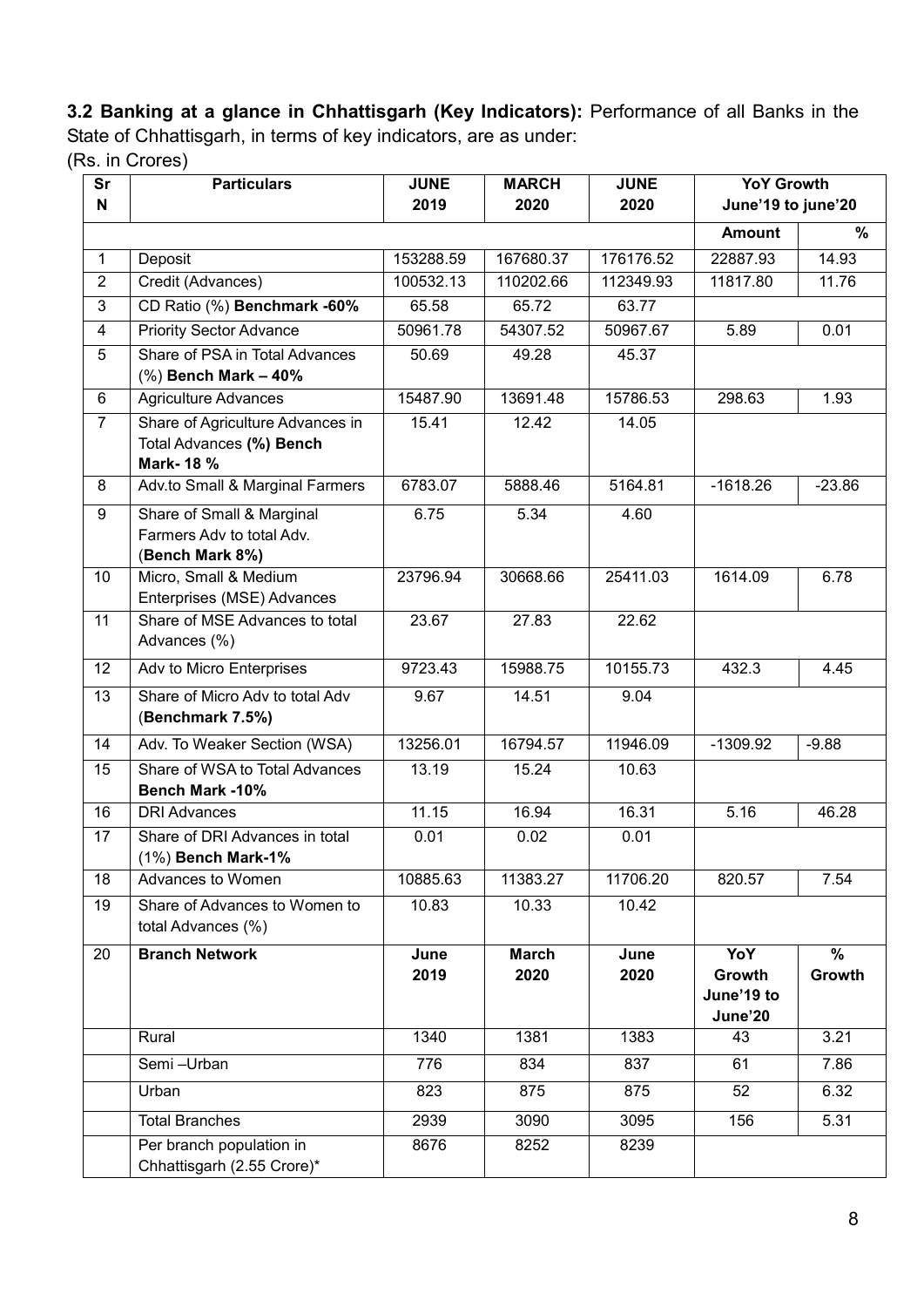## **3.2.1 : Banking Infrastructure in Chhattisgarh**

**Number of Branches:** There are 1,383 Rural, 837 Semi-urban and 875 Urban branches in the State aggregating 3,095 Branches as at the end of Jun 2020. Out of these 72% branches are operating in rural and semi-urban areas.

Bank wise information of Branch network is shown in **table No. 1(L) (Page No.101).**

**Number of ATMs:** There are 503 ATMs in Rural centers, 1,000 in Semi-urban centers and 1,786 in Urban centres in the State aggregating to 3,289 ATMs at the end of June 20. Out of these 46% ATMs are established at Rural and Semi-urban area.

Bank wise information of ATM Network is shown in **table No. 1(N) (Page No.103).**

**Bank Mitra (BCs):** In Chhattisgarh the deployment of Bank Mitra as on 30.06.2020 as reported by the Banks is as under:

| <b>Date</b>                      | <b>No of Bank</b><br><b>Mitra Deployed</b> | <b>Active Bank</b><br><b>Mitra</b> | <b>Bank Mitra with</b><br><b>Micro ATMs</b> | <b>Bank Mitra</b><br>with Laptop |
|----------------------------------|--------------------------------------------|------------------------------------|---------------------------------------------|----------------------------------|
| 31.03.2018                       | 3,953                                      | 3,541                              | 2,908                                       | 2,265                            |
| 31.03.2019                       | 5,288                                      | 4,647                              | 4,647                                       | 2,242                            |
| 31.03.2020                       | 14,215                                     | 11,531                             | 7,888                                       | 4,622                            |
| 30.06.2020                       | 16,273                                     | 13,483                             | 8,885                                       | 5,908                            |
| Growth (01.04.20 to<br>30.06.20) | 2,058                                      | 1,952                              | 997                                         | 1,286                            |
| % Growth                         | 14.48%                                     | 16.93%                             | 12.64%                                      | 27.82%                           |

# As per DBT GIS portal of DFS, MoF, GoI (PM Jan Dhan Darshak app) the Number of Bank Mitra Deployed in Chhattisgarh is 11,416. All banks are requested to reconcile the position reported to SLBC vis-à-vis at DBT GIS portal.

Bank wise information of Bank Mitra is shown in Page No: 85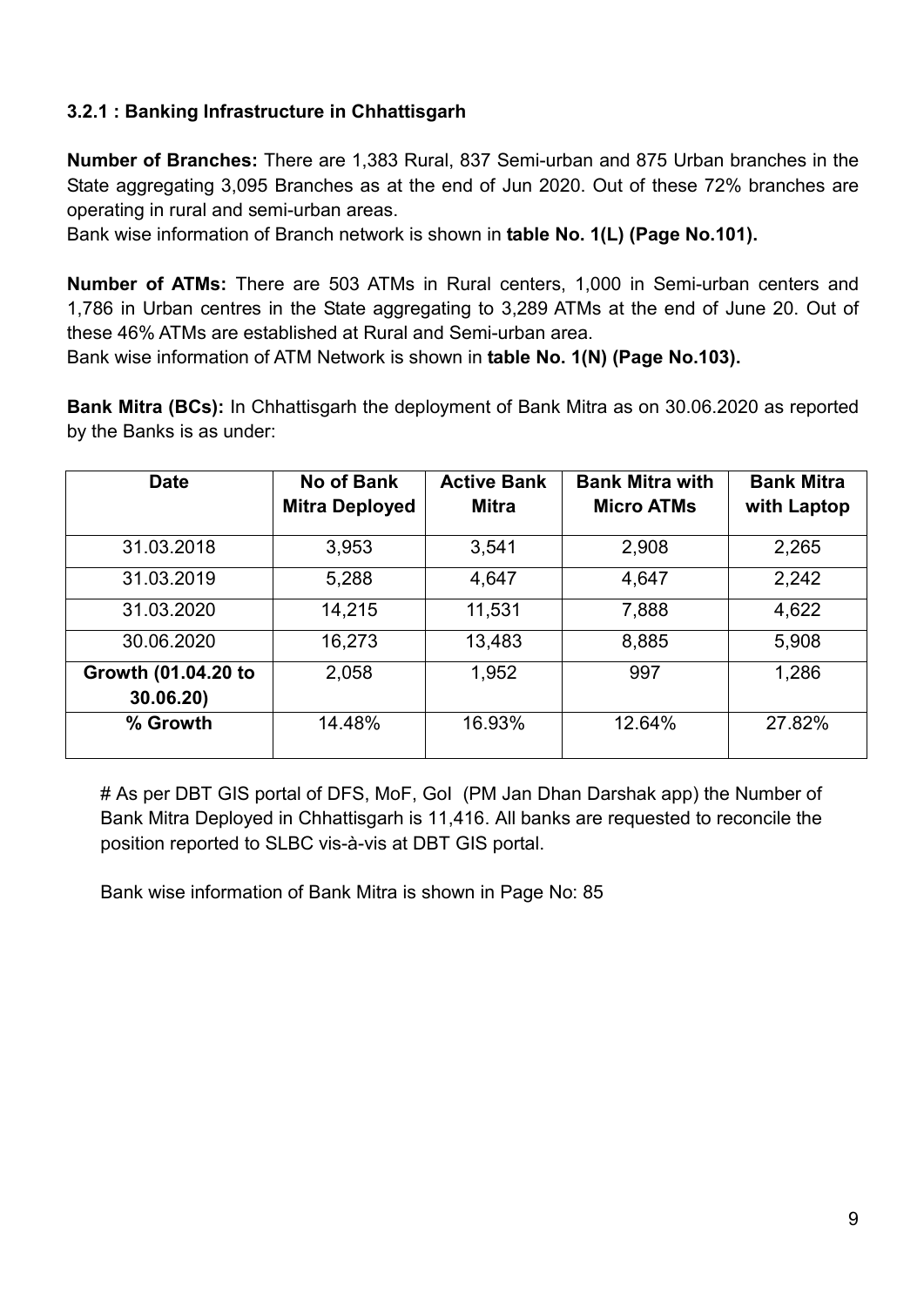## **3.2.2 Deposit & Advances**:

**Deposits:** Deposits recorded a QoQ Growth of Rs. 8496.15 Cr. & YoY growth of Rs.22887.93 Cr.

(Rs in Crore)

| As on         | As on         | As on<br>30 <sup>th</sup> Jun 20 | <b>QoQ Growth</b> |      | <b>YOY Growth</b> |               |
|---------------|---------------|----------------------------------|-------------------|------|-------------------|---------------|
| $30th$ Jun 19 | $31st$ Mar 20 |                                  | Amount            | $\%$ | Amount            | $\frac{0}{0}$ |
| 1,53,288.59   | 1,67,680.37   | 1,76,176.52                      | 8496.15           | 5.06 | 22887.93          | 14.93         |

**Advances:** Advances recorded a QoQ Growth of Rs. 2147.27 Cr. & YoY growth of Rs 16735.15 Cr.

<sup>(</sup>Rs in Crore)

| As on         | As on         | As on<br>30 <sup>th</sup> Jun 20 | <b>QoQ Growth</b> |      | <b>YOY Growth</b> |               |
|---------------|---------------|----------------------------------|-------------------|------|-------------------|---------------|
| $30th$ Jun 19 | $31st$ Mar 20 |                                  | <b>Amount</b>     | %    | Amount            | $\frac{0}{0}$ |
| 1,00,532.13   | 1,10,202.66   | 1,12,349.93                      | 2,147.27          | 1.95 | 11.817.80         | 11.75         |

Bank wise information of Deposits, Advances and CD Ratio is shown in **table No – 1(a) (Page No.86).**

#### **AGENDA No. 4: – Review of Credit Disbursement by Banks-**

**4.1 Review of Performance under Annual Credit Plan: 2020-21-** All the LDMs have prepared the Annual Credit Plan (ACP) for respective districts and fed in the data in new data collection system. Accordingly District wise and Banks wise targets are finalized in DLCC meetings and we put up on record the details for approval as per **Annexure- D Page No.49**

The performance under Annual Credit plan up to Jun 20 quarter is as under:-

**Sector wise Performance**: Comparative data for Jun 2019 and Jun 2020: -

(Rs in Crore)

| <b>Sector</b> |                       | 30.06.2019         |       |                              | 30.06.2020         |       |
|---------------|-----------------------|--------------------|-------|------------------------------|--------------------|-------|
|               | Target<br>$(2019-20)$ | <b>Achievement</b> | Achi% | <b>Target</b><br>$(2020-21)$ | <b>Achievement</b> | Achi% |
| <b>AGRI</b>   | 17,120.21             | 5496.23            | 32.08 | 18612.14                     | 7738.83            | 41.58 |
| <b>MSE</b>    | 8,289.20              | 4101.08            | 49.52 | 10236.93                     | 9323.93            | 91.08 |
| <b>OPS</b>    | 2,819.28              | 1100.95            | 39.11 | 4603.62                      | 2035.55            | 44.22 |
| <b>Total</b>  | 28,228.69             | 10698.27           | 37.90 | 33452.95                     | 19098.32           | 57.09 |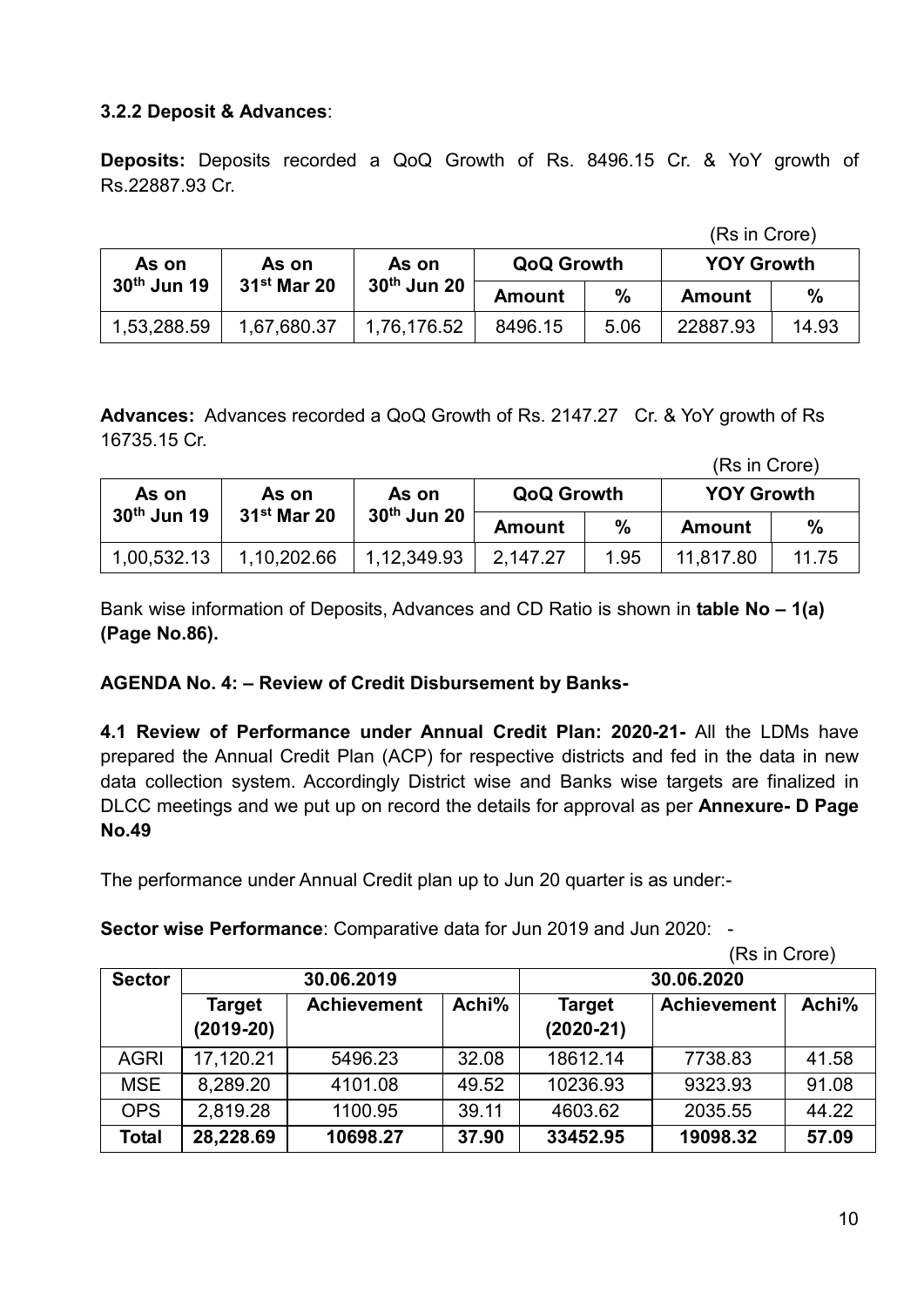|                           | 30.06.2019                                |           |               | 30.06.2020      |          |        |
|---------------------------|-------------------------------------------|-----------|---------------|-----------------|----------|--------|
|                           | Achi%<br><b>Achievem</b><br><b>Target</b> |           | <b>Target</b> | <b>Achievem</b> | Achi%    |        |
|                           | $(2019-20)$                               | ent       |               | $(2020-21)$     | ent      |        |
| <b>Commercial Banks</b>   | 19,241.62                                 | 7039.04   | 36.58         | 22557.84        | 15677.40 | 69.49  |
| <b>Cooperative Banks</b>  | 6,206.22                                  | 3508.78   | 56.53         | 6222.87         | 2956.24  | 47.51  |
| <b>RRBs</b>               | 2,780.85                                  | 150.45    | 5.41          | 4499.74         | 220.14   | 4.89   |
| <b>Small Finance Bank</b> | <b>NA</b>                                 | <b>NA</b> | <b>NA</b>     | 172.50          | 244.53   | 141.76 |
| Total                     | 28,228.69                                 | 10698.27  | 37.90         | 33452.95        | 19098.32 | 57.09  |

**Agency wise Performance:** Comparative data for Jun 2019 and Jun 2020:

Bank- wise details of achievement is placed at **table No–4C (Page No.107).** Banks are advised to ensure achievement of Annual Credit plan for the year in all sector.

As per the data submitted by the Banks the share of Agri. loan in total advance is merely 14.05 %. A special attention is needed towards increasing the finance under Agri. segment. RBI letter No FIDD (|RPR) No. 115/01.22.01/2020-21 dated 10.08.2020 shared with all banks may also please be referred. Banks have been advised to include lending for augmenting the farm and supply chain infrastructure, including lending against WRs/NWRs/ e-NWRs as one of the key action points in current Annual Credit Plan / District Credit Plans.

Therefore, we request all member Banks to refer to ACP finalized by the LDMs and may align their corporate business targets for branches, blocks, districts and State with the ACP.

**4.2 Priority Sector Advances:** Priority Sector Advances registered a YoY growth of Rs. 5.89 Cr. The ratio of Priority Sector Advances to total advances comes to 45.37 % as on  $30<sup>th</sup>$  Jun 2020, which is above the bench mark level of 40%.



(Rs in Crore)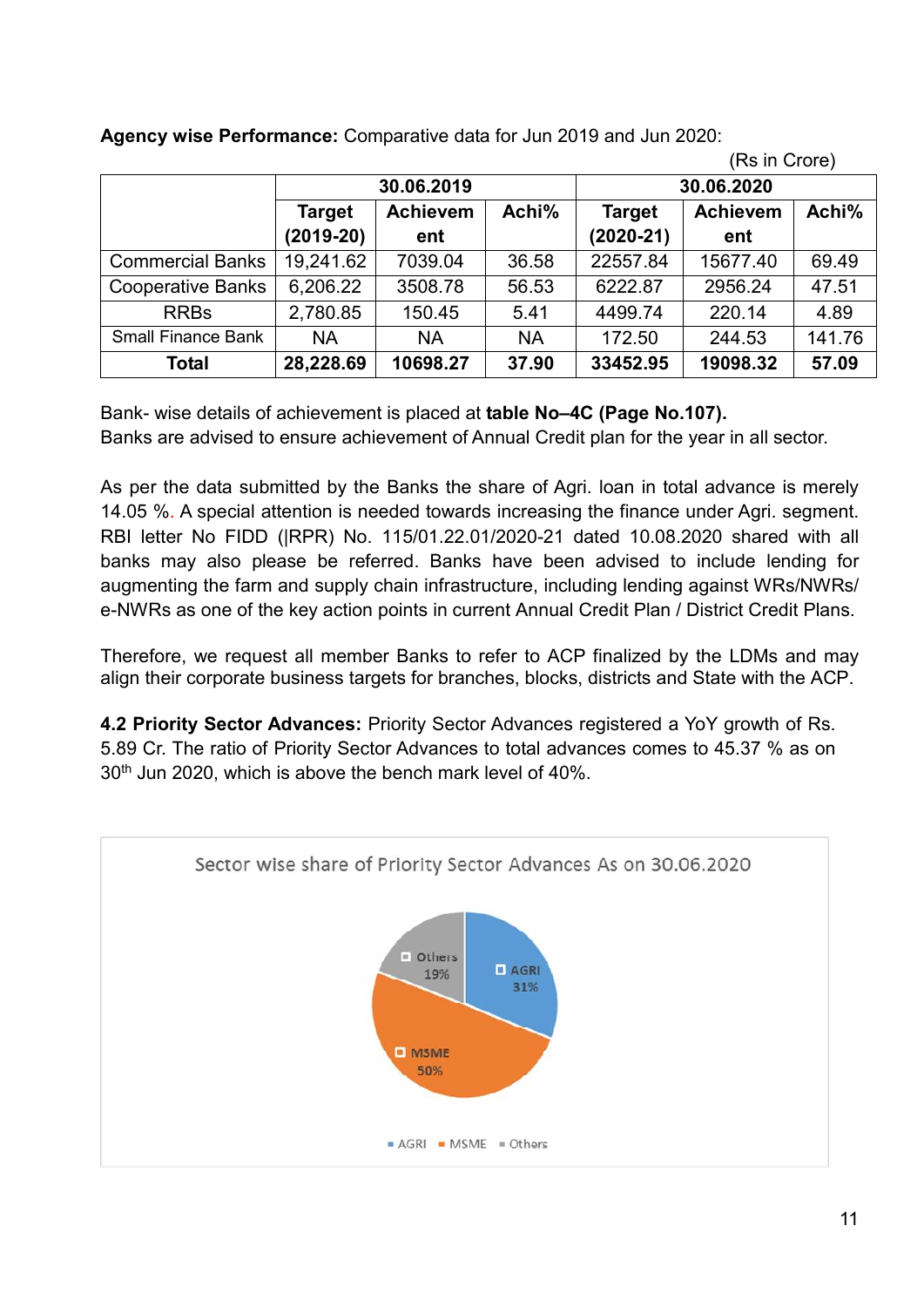(Rs in Crore)

| As on       | As on         | As on                   | <b>YOY Growth</b>   |               |
|-------------|---------------|-------------------------|---------------------|---------------|
| 30th Jun 19 | $31st$ Mar 20 | 30 <sup>th</sup> Jun 20 | <b>Amount</b>       | $\frac{0}{0}$ |
| 50961.78    | 54307.52      | 50967.67                | 5.89                | 0.01          |
| 50.69       | 49.28         | 45.37                   | % of Total Advances |               |

Details of Bank wise information of Priority Sector Advances are shown in **table No – 1(d) (Page No.89).**

**4.2.1 Agriculture Advances:** Agriculture Advances have registered a YoY growth of Rs. 298.63 Crores. The ratio of Agri Advances to total Advances is 14.05 % which is below par with the benchmark of 18%.

(Rs in Crore)

| As on<br>As on<br>As on |               | <b>YOY Growth</b>       |                     |      |
|-------------------------|---------------|-------------------------|---------------------|------|
| 30 <sup>th</sup> Jun 19 | $31st$ Mar 20 | 30 <sup>th</sup> Jun 20 | <b>Amount</b>       | %    |
| 15487.90                | 13691.48      | 15786.53                | 298.63              | 1.93 |
| 15.41                   | 12.42         | 14.05                   | % of Total Advances |      |

The total outstanding under Agriculture Cash Credit was Rs. 8793.20 Crores and under Agriculture Term Loan was Rs. 6993.33 Crores as at the end of Jun 2020. Banks are requested to increase KCC as well as investment credit in Agriculture Segment.

Details of Bank wise information of Agricultural Advances are shown in **table No –1(e) and 1 (e) (i) (Page No. 90 & 91).**

**4.2.2**. **Flow of credit to MSMEs:** MSME advances registered a YoY growth of Rs. 1614.09 Cr.

(Rs in Crore)

| As on                   | As on         | As on                   | <b>YOY Growth</b>   |      |  |
|-------------------------|---------------|-------------------------|---------------------|------|--|
| 30 <sup>th</sup> Jun 19 | $31st$ Mar 20 | 30 <sup>th</sup> Jun 20 | <b>Amount</b>       | %    |  |
| 23796.94                | 30668.66      | 25411.03                | 1614.09             | 6.78 |  |
| 23.67                   | 27.83         | 22.62                   | % of Total Advances |      |  |

Percentage of credit to micro enterprises to total advances was 9.04% as on 30.06.2020, which is above regulatory norms of 7.50%.

Details of Bank wise information of MSME Advances are shown in **Table No.1(f) (Page No.92).**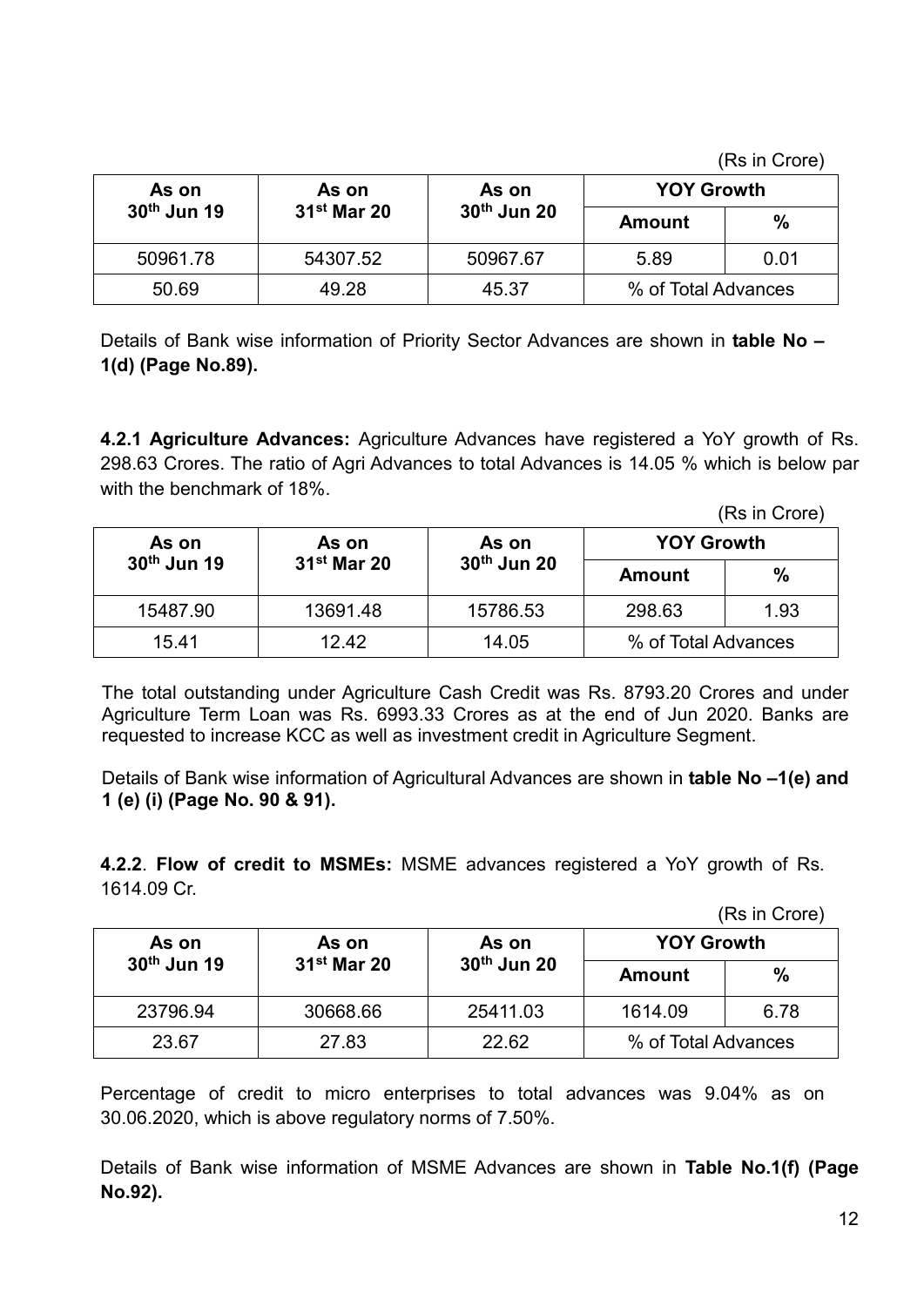**4.2.3 Flow of credit for affordable housing:** Housing loan outstanding under priority sector is as under.

|                         |                           |             |                   | ,,,,,,,,,,,,,,, |
|-------------------------|---------------------------|-------------|-------------------|-----------------|
| As on                   | As on                     | As on       | <b>YOY Growth</b> |                 |
| 30 <sup>th</sup> Jun 19 | $31$ <sup>st</sup> Mar 20 | 30th Jun 20 | Amount            | $\frac{0}{0}$   |
| 8345.51                 | 8540.83                   | 8431.76     | 86.25             | 1.03            |

#### **Progress under the PM Awas Yojna scheme up to 31.08.2020 is as under:**

| -                             |                   |                      |
|-------------------------------|-------------------|----------------------|
| Year                          | <b>Sanctioned</b> | <b>Sanctioned</b>    |
|                               | (No)              | (Amt. Rs. in Crores) |
| From 01.04.2018 to 31.03.2019 | 4.153             | 436.18               |
| From 01.04.2019 to 31.03.2020 | 4.627             | 739.08               |
| From 01.04.2020 to 31.08.2020 | 1,190             | 217.08               |

Bank-wise progress report up to 31.08.2020 is placed at **Annexure – F (Page No.55).**

**4.2.4: Grant of Education Loan:** Education loan outstanding under priority sector is as under:

(Rs. in Crores)

(Rs in Crore)

| As on       | As on         | As on       | <b>YOY Growth</b> |               |
|-------------|---------------|-------------|-------------------|---------------|
| 30th Jun 19 | $31st$ Mar 20 | 30th Jun 20 | Amount            | $\frac{0}{0}$ |
| 571.54      | 611.50        | 595.48      | 23.94             | 4.18          |

Bank wise details of Educational Loans are shown in **table No–1f-2 (Page No. 93).**

**4.2.5: Advances to Weaker Sections:** The ratio of advances to weaker sections to total advances is 10.63% which is above the bench mark level of 10 % as at the end of the Jun 2020.

(Rs. in Crores)

| As on                   | As on         | As on                   | <b>YOY Growth</b>   |         |
|-------------------------|---------------|-------------------------|---------------------|---------|
| 30 <sup>th</sup> Jun 19 | $31st$ Mar 20 | 30 <sup>th</sup> Jun 20 | <b>Amount</b>       | %       |
| 13256.01                | 16794.57      | 11946.09                | $-1309.92$          | $-9.88$ |
| 13.19                   | 15.24         | 10.63                   | % of Total Advances |         |

Details of Bank wise information regarding advances to weaker sections are shown in **table No. 1(g) (Page No.95).**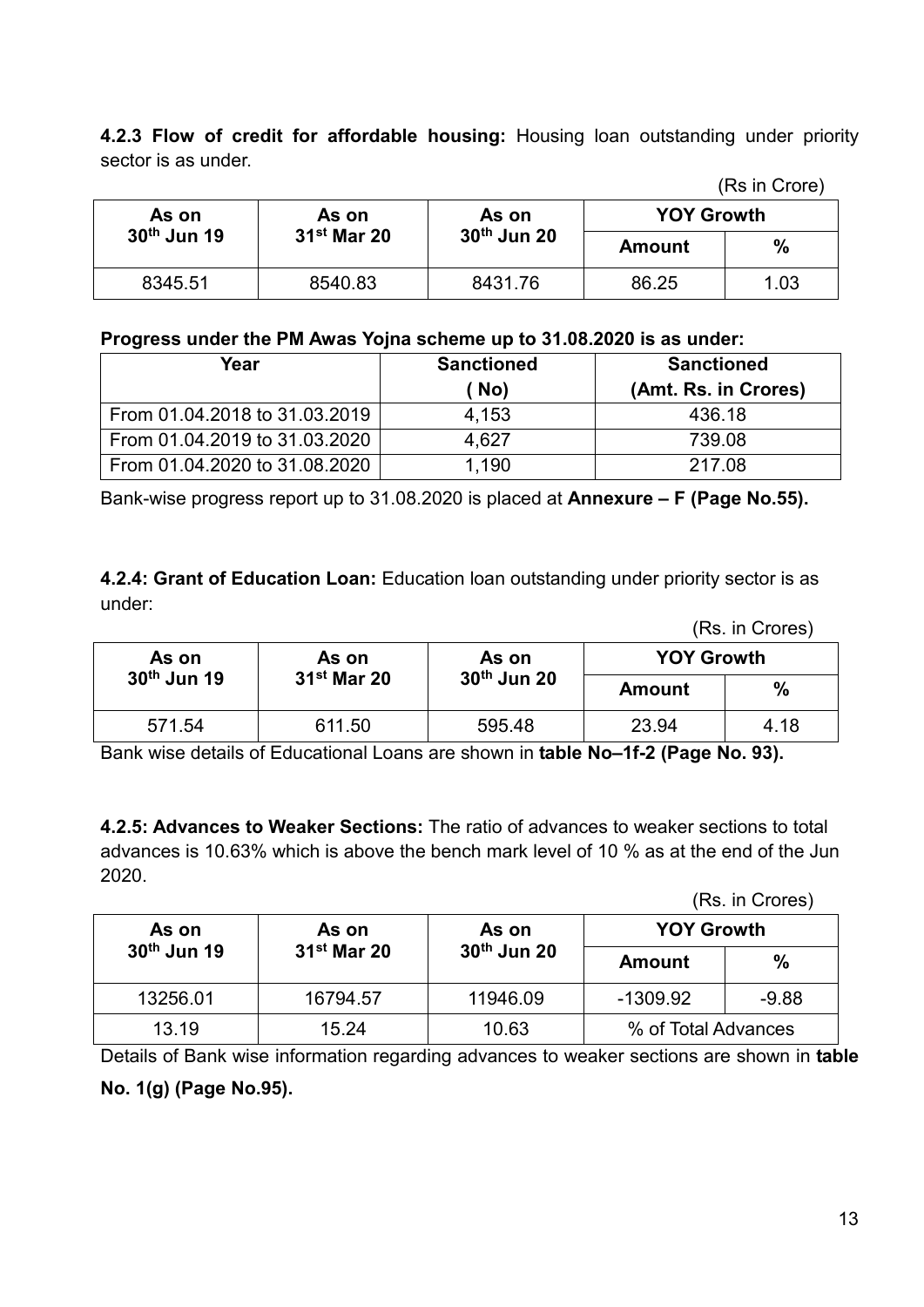## **4.2.6: Review of Progress under other components of ACP:**

|                         |                         |               |             |                   | (TS. III UUES) |
|-------------------------|-------------------------|---------------|-------------|-------------------|----------------|
| <b>Segment</b>          | As on<br>As on          |               | As on       | <b>YOY Growth</b> |                |
|                         | 30 <sup>th</sup> Jun 19 | $31st$ Mar 20 | 30th Jun 20 | <b>Amount</b>     | $\frac{0}{0}$  |
| Export                  | 586.85                  | 343.32        | 342.71      | $-244.14$         | $-41.60$       |
| Social Infrastructure   | <b>NA</b>               | 18.39         | 15.22       |                   |                |
| <b>Renewable Energy</b> | NA                      | 1.80          | 1.90        |                   |                |

(Rs. in Crores)

## **Agenda No. 5 - CD Ratio, Review of Districts with CD Ratio below 40%**

#### **CD Ratio (Summary):**

| Number of Banks functional in Chhattisgarh | 46 |
|--------------------------------------------|----|
| Number of Banks with CD Ratio $>$ = 60%    | 34 |
| Number of Banks with CD Ratio $< 60\%$     | 12 |
| Number of Districts with CD Ratio >= 40%   |    |
| Number of Districts with CD ratio <40%     |    |

Details of Bank wise CD Ratio are shown in **Table 1 M (Page No.102)**

#### **CD Ratio (adjusted) of banks during last five year:**

| As on    | As on    | As on    | As on    | As on    |
|----------|----------|----------|----------|----------|
| 31.03.17 | 31.03.18 | 31.03.19 | 31.03.20 | 30.06.20 |
| 66.32 %  | 66.95 %  | 66.04 %  | 65.72 %  | 63.77    |

## **Following 12 banks are having less than 60% CD Ratio:**

| Sr.<br><b>No</b> | <b>Bank</b>                 | $\%$<br><b>Share</b><br>in<br><b>Deposits</b><br>οf<br>total<br>deposit<br>the<br>οf<br><b>Banks(June</b><br>2020) | <b>CD</b><br><b>Ratio</b><br>Mar'20 | <b>CD</b><br><b>Ratio</b><br><b>Jun'20</b> | <b>Variance</b><br>(Jun'20<br>over<br>Mar'20) |
|------------------|-----------------------------|--------------------------------------------------------------------------------------------------------------------|-------------------------------------|--------------------------------------------|-----------------------------------------------|
| 1                | <b>Punjab National Bank</b> | 7.35                                                                                                               | 56.76                               | 53.63                                      | $-3.14$                                       |
| $\overline{2}$   | <b>CRGB</b>                 | 6.89                                                                                                               | 30.98                               | 29.69                                      | $-1.29$                                       |
| 3                | Central Bank of India       | 5.82                                                                                                               | 39.80                               | 40.92                                      | 1.12                                          |
| 4                | Apex Bank                   | 5.42                                                                                                               | 40.17                               | 56.88                                      | 16.71                                         |
| 5                | South Indian Bank           | 0.30                                                                                                               | 11.12                               | 12.00                                      | 0.87                                          |
| 6                | J & K Bank                  | 0.16                                                                                                               | 12.87                               | 16.57                                      | 3.71                                          |
| 7                | Nagrik Sahkari Bank         | 0.09                                                                                                               | 12.54                               | 12.77                                      | 0.22                                          |
| 8                | Vyavasayik Sah Bank         | 0.09                                                                                                               | 50.41                               | 42.82                                      | $-7.59$                                       |
| 9                | Pragrati Mah.Sah Bank       | 0.08                                                                                                               | 30.08                               | 29.71                                      | $-0.37$                                       |
| 10               | Karur Vyshya Bank           | 0.03                                                                                                               | 33.48                               | 33.16                                      | $-0.32$                                       |
| 11               | Raipur Urban Mer.Bank       | 0.01                                                                                                               | 45.16                               | 46.01                                      | 0.85                                          |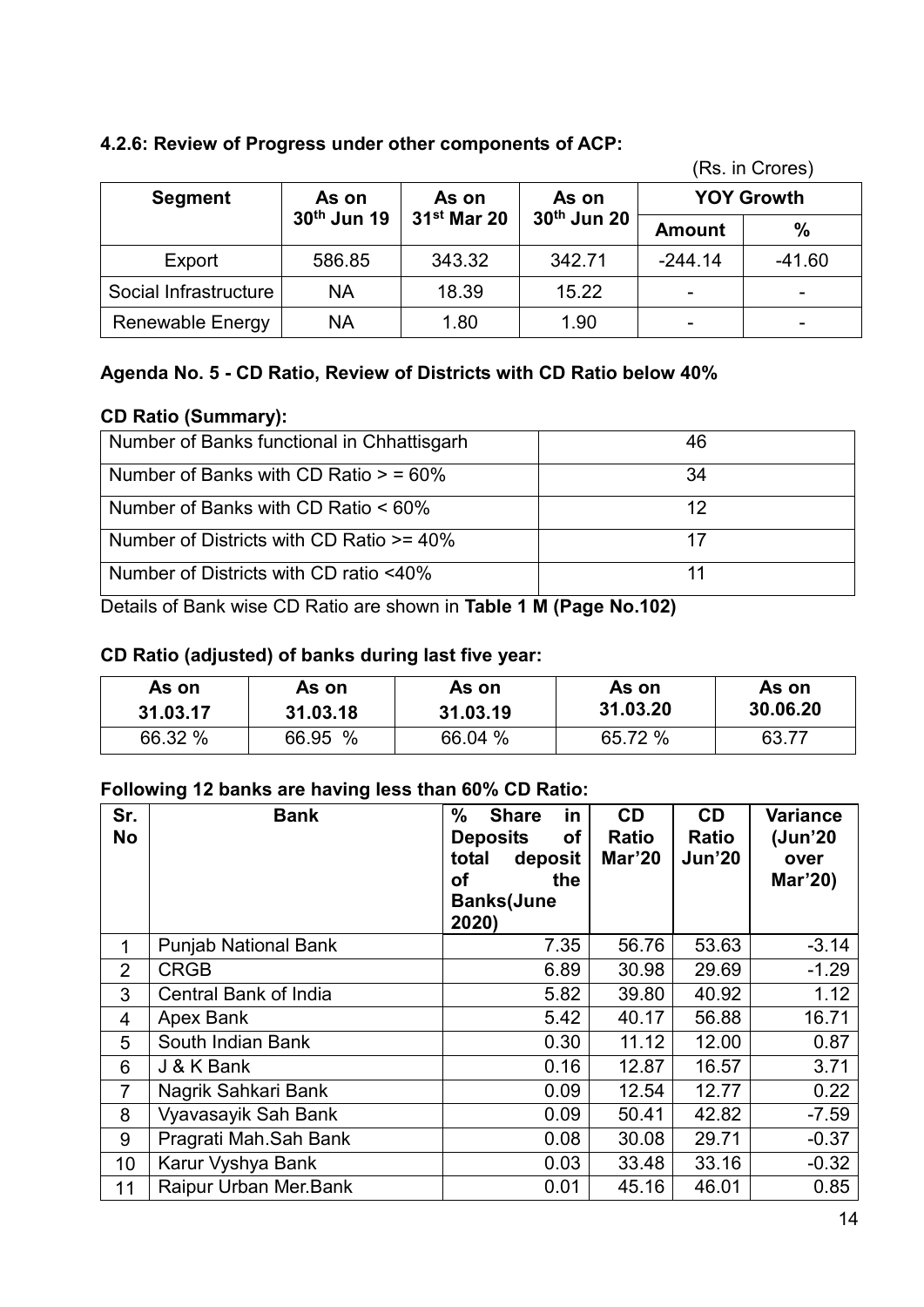| 12   Fin Care Small Finance Bank | 0.00 | 0.00 <sub>1</sub> | $0.00$ $\vert$ | 0.00 |
|----------------------------------|------|-------------------|----------------|------|

Banks with CD ratio below the Bench mark of 60% must review the performance of their branches with very low credit portfolio and initiate necessary corrective steps.

#### **District –wise position of CD Ratio is as under:**

Eleven districts are showing CD ratio below 40%, which needs improvement.

| <b>Sr No</b>   | <b>Districts</b>     | <b>Deposit</b> | <b>Advance</b> | CD<br><b>Ratio</b> | CD<br><b>Ratio</b> | <b>Variance</b><br>(Jun20 over |
|----------------|----------------------|----------------|----------------|--------------------|--------------------|--------------------------------|
|                |                      |                |                | (Mar 20)           | (Jun 20)           | <b>Mar20)</b>                  |
| 1              | <b>RAIPUR</b>        | 52019.26       | 55464.50       | 114.58             | 106.62             | $-7.95$                        |
| $\overline{2}$ | MAHASAMUND           | 3165.94        | 2141.79        | 62.65              | 67.65              | 5.00                           |
| 3              | <b>KAWARDHA</b>      | 2104.36        | 1273.02        | 61.26              | 60.49              | $-0.76$                        |
| $\overline{4}$ | <b>RAIGARH</b>       | 7972.82        | 4802.36        | 59.89              | 60.23              | 0.34                           |
| 5              | <b>BEMETARA</b>      | 2179.52        | 1267.55        | 52.58              | 58.16              | 5.58                           |
| 6              | <b>MUNGELI</b>       | 1413.09        | 808.53         | 48.41              | 57.22              | 8.81                           |
| $\overline{7}$ | <b>DHAMTARI</b>      | 3600.11        | 1911.80        | 53.86              | 53.10.             | $-0.76$                        |
| 8              | <b>GARIABAND</b>     | 1398.27        | 717.40         | 39.01              | 51.31              | 12.30                          |
| 9              | <b>JAGDALPUR</b>     | 3997.44        | 1997.17        | 49.01              | 49.96              | 0.95                           |
| 10             | <b>BILASPUR</b>      | 19651.17       | 9644.77        | 48.97              | 49.08              | 0.11                           |
| 11             | <b>DANTEWADA</b>     | 1712.37        | 838.84         | 50.75              | 48.99              | $-1.76$                        |
| 12             | <b>BALODABAZAR</b>   | 4235.07        | 2055.90        | 48.43              | 48.54              | 0.11                           |
| 13             | <b>RAJNANDGAON</b>   | 6656.60        | 3189.38        | 45.88              | 47.91              | 2.03                           |
| 14             | <b>KORBA</b>         | 9072.56        | 4297.55        | 49.34              | 47.37              | $-1.98$                        |
| 15             | <b>DURG</b>          | 22155.76       | 10170.69       | 50.53              | 45.91              | $-4.63$                        |
| 16             | <b>KONDAGAON</b>     | 1560.45        | 692.34         | 37.84              | 44.37              | 6.52                           |
| 17             | <b>KANKER</b>        | 2840.52        | 1137.91        | 40.45              | 40.06              | $-0.39$                        |
| 18             | <b>JAJGIR-CHAMPA</b> | 6240.17        | 2398.13        | 40.36              | 38.43              | $-1.93$                        |
| 19             | <b>SURAJPUR</b>      | 3475.64        | 1233.92        | 35.29              | 35.50              | 0.21                           |
| 20             | <b>SARGUJA</b>       | 5199.95        | 1841.01        | 34.40              | 35.40              | 1.01                           |
| 21             | <b>BALOD</b>         | 3615.59        | 1204.41        | 34.75              | 33.31              | $-1.44$                        |
| 22             | <b>BALRAMPUR</b>     | 1860.11        | 598.54         | 26.65              | 32.18              | 5.52                           |
| 23             | NARAYANPUR           | 583.71         | 185.47         | 25.55              | 31.77              | 6.22                           |
| 24             | <b>JASHPURNAGAR</b>  | 2788.09        | 843.38         | 30.20              | 30.25              | 0.05                           |
| 25             | <b>BIJAPUR</b>       | 950.33         | 263.71         | 22.66              | 27.75              | 5.09                           |
| 26             | <b>SUKMA</b>         | 831.57         | 228.42         | 24.14              | 27.47              | 3.33                           |
| 27             | <b>KORIYA</b>        | 4896.43        | 1141.85        | 23.77              | 23.32              | $-0.45$                        |
| 28             | Gaurella-Pendra*     | 942.86         | 300.58         | <b>NA</b>          | 31.88              | <b>NA</b>                      |
|                | <b>Total</b>         | 176176.52      | 112349.93      | 65.72              | 63.77              | $-1.95$                        |

*\*Figures already included in Bilaspur District data.*

LDMs are requested to identify such branches in their district and arrange for enhanced off take of credit. They should pursue the matter in all DLCC meetings, so that CD ratio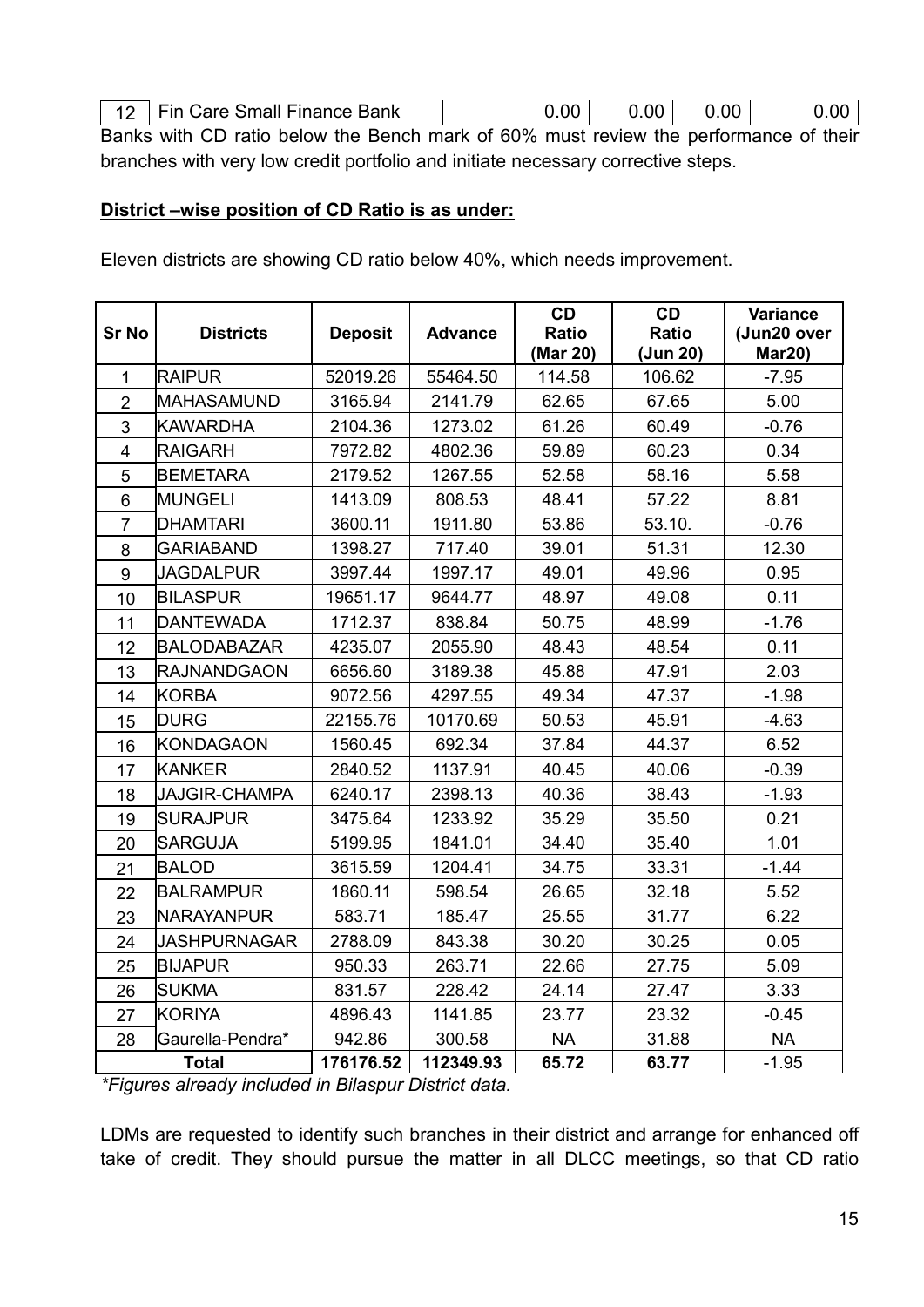benchmark could be achieved on a quarterly basis. LDM are requested to submit Monitorable Action plan and progress report to SLBC every quarter.

**Agenda No 6- Position of NPAs in respect of schematic lending, Certificate Cases and Recovery of NPAs. (As on 30.06.2020)**

|                       |                 | (Rs in Crores) |       |  |  |  |  |
|-----------------------|-----------------|----------------|-------|--|--|--|--|
| <b>Banks</b>          | <b>Advances</b> | <b>NPA</b>     | % NPA |  |  |  |  |
| <b>PSU</b>            | 76,040.73       | 5,504.07       | 7.24  |  |  |  |  |
| <b>Private Bank</b>   | 25,831.32       | 562.54         | 2.18  |  |  |  |  |
| Coop Banks            | 5,652.76        | 128.58         | 2.27  |  |  |  |  |
| <b>CRGB</b>           | 3,604.40        | 107.05         | 2.97  |  |  |  |  |
| <b>Small Fin Bank</b> | 1,220.72        | 18.88          | 1.55  |  |  |  |  |
| <b>Grand Total</b>    | 112,349.93      | 6,321.12       | 5.63  |  |  |  |  |

Bank wise NPA are shown in **table No. 11 H (Page No.152)**

#### **6.1- Position of NPAs in respect of Govt Sponsored schemes.**

| <b>Status of NPA in Government Sponsored Scheme</b> |                                                                  |                                              |                                     |       |                                                |                                     |       |  |  |
|-----------------------------------------------------|------------------------------------------------------------------|----------------------------------------------|-------------------------------------|-------|------------------------------------------------|-------------------------------------|-------|--|--|
|                                                     |                                                                  |                                              | As on 31.03.2020                    |       | As on 30.06.2020                               |                                     |       |  |  |
| <b>Sr</b><br><b>No</b>                              | <b>Government</b><br><b>Sponsored</b><br><b>Schemes</b>          | <b>Total</b><br><b>Outstand</b><br>ing (Cr.) | <b>Total</b><br><b>NPA</b><br>(Cr.) | % NPA | <b>Total</b><br><b>Outstand</b><br>ing $(Cr.)$ | <b>Total</b><br><b>NPA</b><br>(Cr.) | % NPA |  |  |
| 1                                                   | Pradhan Mantri<br>Employment<br>Generation<br>program<br>(PMEGP) | 357.23                                       | 40.56                               | 11.35 | 390.53                                         | 44.84                               | 11.48 |  |  |
| $\overline{2}$                                      | <b>National Rural</b><br>Livelihood<br>Mission<br>(NRLM)         | 528.78                                       | 16.87                               | 3.19  | 536.49                                         | 15.47                               | 2.88  |  |  |
| 3                                                   | National Urban<br>Livelihood<br>Mission (NULM)                   | 58.69                                        | 12.94                               | 22.05 | 61.06                                          | 16.29                               | 26.68 |  |  |
| $\overline{4}$                                      | Aadivasi<br>Swarojgaar<br>Yojana                                 | 20.10                                        | 2.03                                | 10.10 | 102.33                                         | 28.40                               | 27.76 |  |  |
| 5                                                   | Antyodaya<br>Swarojagaar<br>Yojana                               | 26.49                                        | 3.99                                | 15.05 | 26.80                                          | 5.06                                | 18.88 |  |  |
| 6                                                   | Pradhan Mantri<br><b>MUDRA Yojana</b><br>(PMMY)                  | 2,551.24                                     | 320.12                              | 12.55 | 2550.65                                        | 359.74                              | 14.10 |  |  |
| $\overline{7}$                                      | Stand up India<br>(SUI)                                          | 253.42                                       | 30.02                               | 11.85 | 174.76                                         | 14.62                               | 8.37  |  |  |
|                                                     | <b>Total Government</b><br><b>Sponsored Scheme</b>               | 3795.94                                      | 426.52                              | 11.24 | 3842.62                                        | 484.43                              | 12.61 |  |  |

Data not received from Bandhan Bank, IDBI, IndusInd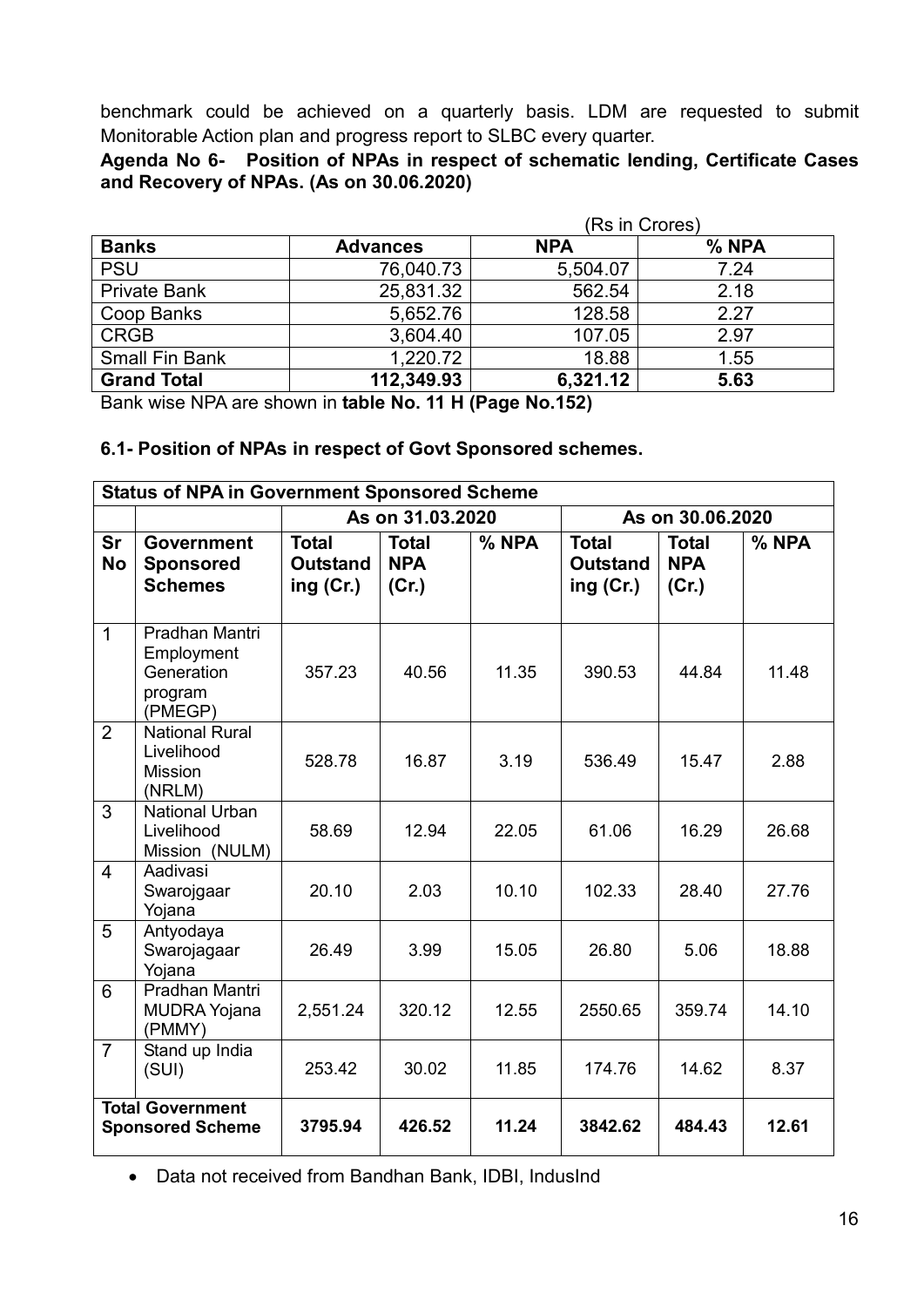**Agenda No 7 - Issues remaining unresolved at DCC/DLRC meeting:** As against 28 DCC & 28 DLRC meetings to be conducted during Jun quarter, 25 DCC & DLRC Meetings have been conducted. District wise detail of meeting conducted is as under:

| <b>Sr No</b>            | <b>Districts</b> | <b>DCC/DLRC</b> meetings to<br>be held up to 30.06.2020 | <b>DCC/DLRC</b> meeting held<br>up to 30.06.2020 |
|-------------------------|------------------|---------------------------------------------------------|--------------------------------------------------|
| $\mathbf{1}$            | Raipur           | $\overline{2}$                                          | 01                                               |
| $\overline{2}$          | Mahasamund       | $\overline{2}$                                          | 01                                               |
| 3                       | Kawardha         | $\overline{2}$                                          | 01                                               |
| $\overline{\mathbf{4}}$ | Raigarh          | $\overline{2}$                                          | 01                                               |
| 5                       | <b>Dhamtari</b>  | $\overline{2}$                                          | 01                                               |
| 6                       | Dantewada        | $\overline{2}$                                          | 00                                               |
| $\overline{7}$          | Durg             | $\overline{2}$                                          | 01                                               |
| 8                       | Korba            | $\overline{2}$                                          | 01                                               |
| 9                       | Jagdalpur        | $\overline{2}$                                          | 01                                               |
| 10                      | Bilaspur         | $\overline{2}$                                          | 01                                               |
| 11                      | Bemetera         | $\overline{2}$                                          | 00                                               |
| 12                      | Mungeli          | $\overline{2}$                                          | 01                                               |
| 13                      | Baloda Bazar     | $\overline{2}$                                          | 01                                               |
| 14                      | Rajnandgaon      | $\overline{2}$                                          | 01                                               |
| 15                      | Kanker           | $\overline{2}$                                          | 01                                               |
| 16                      | Janjgir - Champ  | $\overline{2}$                                          | 01                                               |
| 17                      | Gariaband        | $\overline{2}$                                          | 01                                               |
| 18                      | Kondagaon        | $\overline{2}$                                          | 01                                               |
| 19                      | Surajpur         | $\overline{2}$                                          | 01                                               |
| 20                      | Sarguja          | $\overline{2}$                                          | 01                                               |
| 21                      | Balod            | $\overline{2}$                                          | 01                                               |
| 22                      | <b>Sukma</b>     | $\overline{2}$                                          | 01                                               |
| 23                      | Jashpur Nagar    | $\overline{2}$                                          | 01                                               |
| 24                      | Balrampur        | $\overline{2}$                                          | 01                                               |
| 25                      | Naraynpur        | $\overline{2}$                                          | 01                                               |
| 26                      | Koriya           | $\overline{2}$                                          | 00                                               |
| 27                      | <b>Bijapur</b>   | $\overline{2}$                                          | 01                                               |
| 28                      | Gaurell-Pendra   | $\overline{2}$                                          | 00                                               |
|                         | <b>Total</b>     | 56                                                      | 24                                               |

All LDMs are requested to convene DCC/DLRC meetings as per schedule. Also the LDMs have been instructed to submit their issues with SLBC for the current quarter**.**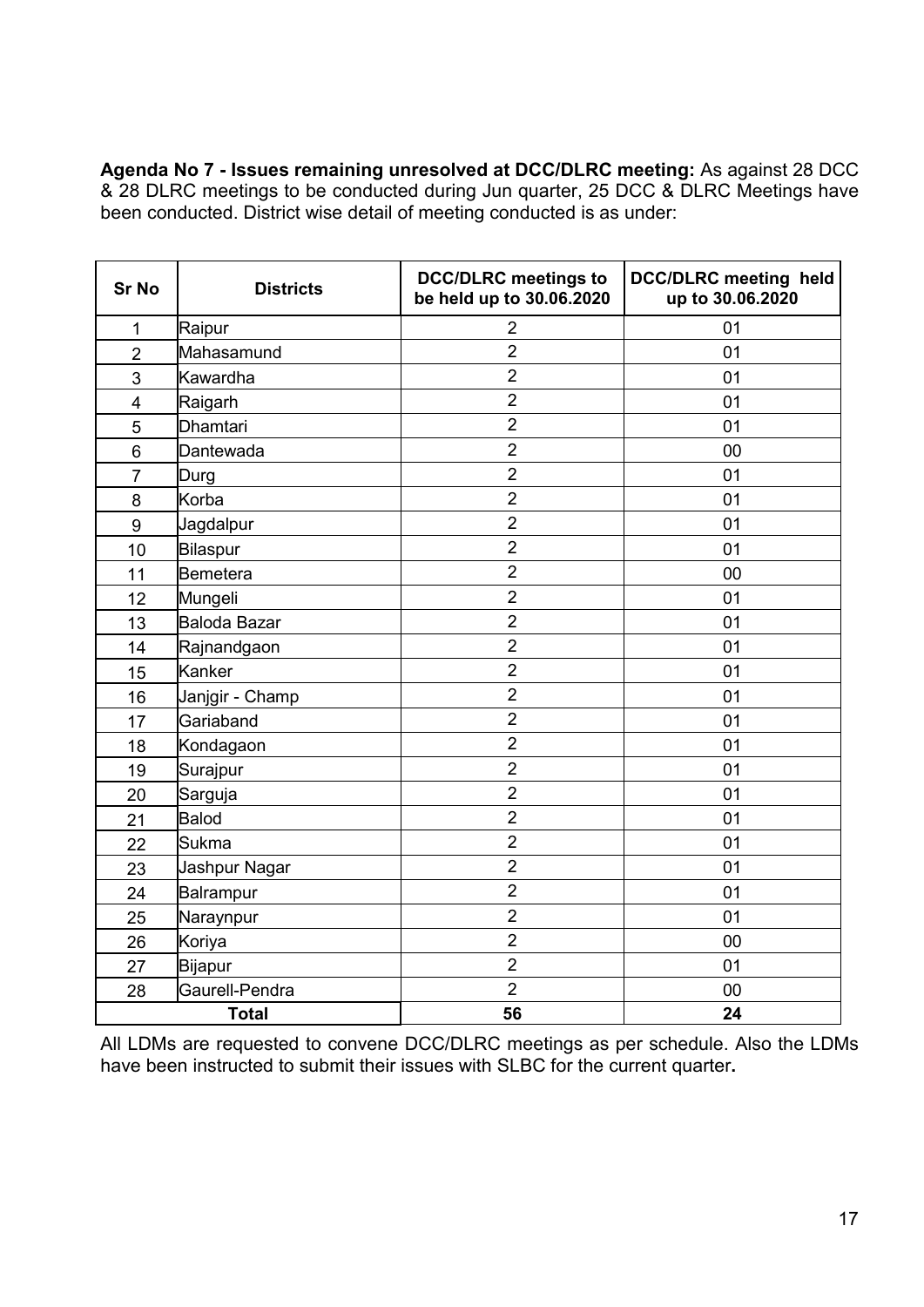**Agenda No 08: PRAGATI: Review of Social Security Scheme- Pradhan Mantri Jeevan Jyoti Bima Yojana (PMJJBY), Pradhan Mantri Suraksha Bima Yojana (PMSBY) and Atal Pension Yojana (APY):** Progress made under PMJJBY, PMSBY and APY up to 30.06.2020 is as under:

| <b>Date</b>           | <b>PMSBY</b> | <b>PMJJBY</b><br><b>APY</b> |          | <b>Total Enrolment</b> |
|-----------------------|--------------|-----------------------------|----------|------------------------|
|                       |              |                             |          | (PMSBY+PMJJBY+APY)     |
| 31.05.2019            | 43,82,936    | 11,20,300                   | 1,98,647 | 57,01,883              |
| 31.01.2020            | 44,27,683    | 11,80,989                   | 2,80,887 | 58,89,559              |
| 31.03.2020            | 46,39,011    | 12,68,530                   | 2,81,465 | 61,89,006              |
| 30.06.2020            | 44,49,331    | 12,68,156                   | 3,04,579 | 60,22,066              |
| % Growth in           | 1.51%        | 13.20%                      |          |                        |
| Enrolment (Renewal +  |              |                             |          |                        |
| New Enroll. Base Year |              |                             |          |                        |
| May 2019)             |              |                             |          |                        |

Bank-wise & District-wise progress (renewal+ new enrollment) under PMJJBY, PMSBY & (Total Enrolment) under APY report up to 30.06.2020 is placed at **Annexure - E (Page No.51).**

**Claims under PMJJBY & PMSBY:** Number of Claims reported under PMJJBY and PMSBY up to 30.06.2020 (Data Source Mission Jansuraksha, GoI) are as under:

| <b>Scheme</b> | Paid  | <b>Pending</b><br>with insurer | <b>Rejected</b> | <b>Pending with</b><br><b>Bank</b> | <b>Grand Total</b> |
|---------------|-------|--------------------------------|-----------------|------------------------------------|--------------------|
| <b>PMJJBY</b> | 1,964 | 152                            | 344             | 11                                 | 2,471              |
| <b>PMSBY</b>  | 7,458 | 128                            | 380             | 20                                 | 7,986              |
| Total         | 9,422 | 280                            | 724             | 31                                 | 10,457             |

Bank-wise and District-wise progress report up to 30.06.2020 is placed at **Annexure E1 (Page No.53).**

Banks were requested to take following actions for increasing the coverage and spreading awareness among targeted beneficiaries under the schemes:

- a) Conduct periodic publicity campaigns with special focus on rural areas at regular intervals for creating awareness about benefits of social security schemes
- b) Streamline procedures and leverage technology to speed up claim settlement process and improve outreach.
- c) Ensure that no eligible Jan Dhan account holders are left out from availing the risk cover under PMJJBY & PMSBY.
- d) Enroll beneficiaries of other government scheme like PM Ujjwala, PM Kisan, MGNREGA under the scheme.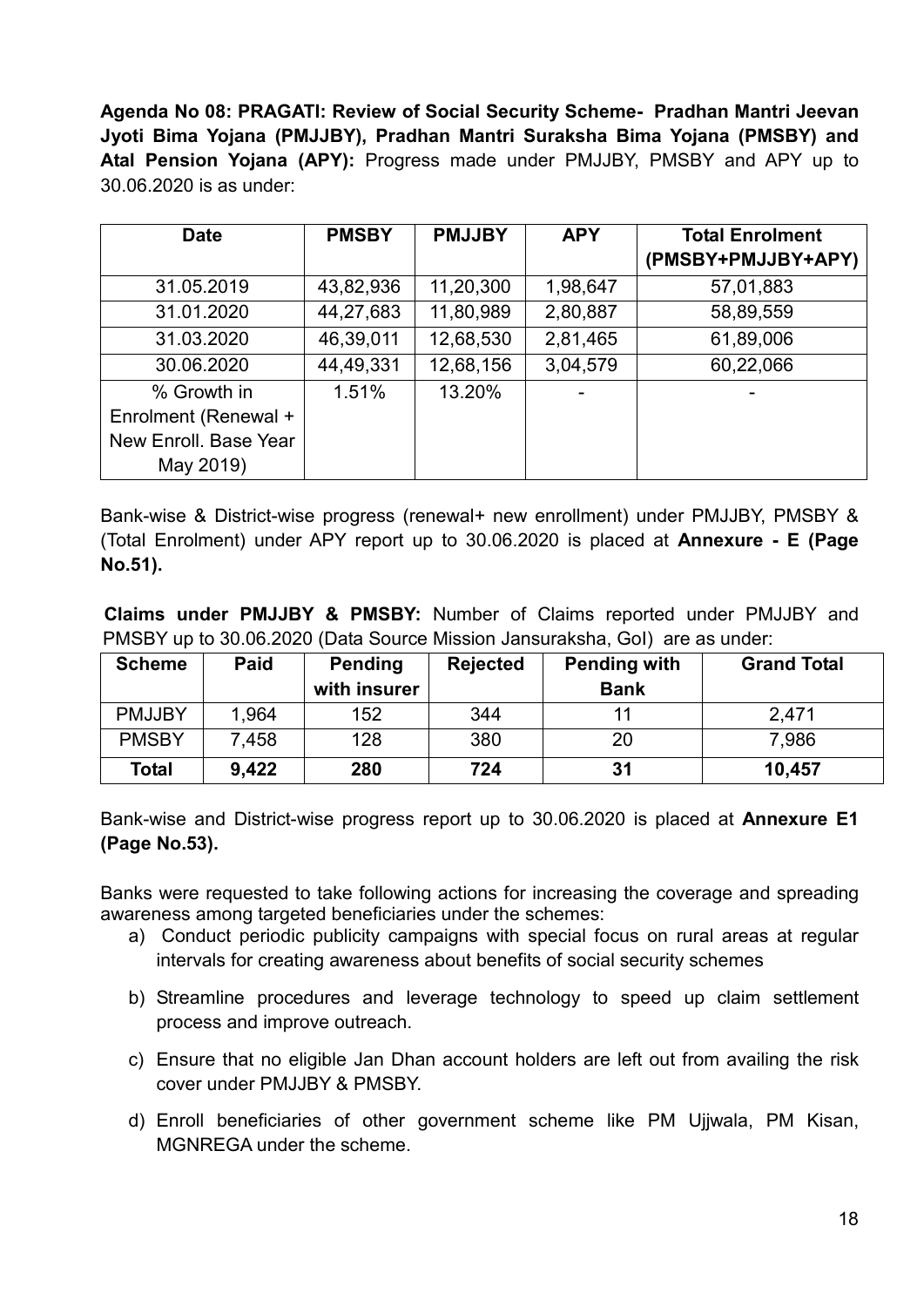- e) Use SMS and other digital platforms to make account holders aware of the schemes and also to seek auto debit mandate from them.
- f) Leverage marketing channels like banking correspondents for ensuring Pan India coverage and innovative ways to be device for motivating the field level functionaries for enhancing enrollments, especially under PMJJBY & PMSBY.
- g) Fix target of fresh enrollment under PMJJBY and PMSBY to enhance enrollment.

#### **Agenda No. 9: Minutes of SLBC Sub Committees:-**

In compliance with the instructions contained in RBI revamped LBS scheme the meeting of SLBC Sub-Committee were held as under: -

| <b>Sr No</b> | Subcommittee on             | <b>Meeting Date</b> |
|--------------|-----------------------------|---------------------|
|              | Government Sponsored Scheme | To be Held          |
|              | Agriculture                 | 10.08.2020          |
|              | Digital Payment             | To be Held          |

Minutes of the subcommittee meeting on Agriculture are placed as **Annexure – G (Page No.57)**. Some of the important points recommended by the Sub Committee for discussion in Main SLBC meeting are as under:

**9.1 Short term Agriculture Credit to tenant farmers / Oral lessees:** It was resolved in the Sub Committee meeting to form a Sub Group of officials from Revenue Department Government of Chhattisgarh, Banks and NABARD to recommend a specific Model to the State Government. Accordingly, we propose the constitution of Sub Group as under: -

| <b>SR</b><br><b>No</b> | <b>Designation</b>                                               |           |
|------------------------|------------------------------------------------------------------|-----------|
| 1                      | Director, Department of Revenue, Government of Chhattisgarh.     | Chairman  |
|                        |                                                                  |           |
| 2                      | Director, Institutional Finance, Government of Chhattisgarh.     | Member    |
| 3                      | Director, Department of Agriculture, Government of Chhattisgarh. | Member    |
| $\overline{4}$         | Director, Department of Law, Government of Chhattisgarh.         | Member    |
| 5                      | General Manager, NABARD                                          | Member    |
|                        |                                                                  | Secretary |
| 6                      | Assistant General Manager looking after the relevant area from   | Member    |
|                        | all three Lead Banks, Apex Bank and CRGB                         |           |

House is requested to approve the constitution of the sub group.

**9.2 Monograph on the State of Sikkim's Organic Transformations to promote organic farming in the state and setting standards thereof:** The suggested information on Sikkim model was shared with all banks and issue also discussed in meeting of SLBC Sub committee on Agriculture.

Further, as suggested in the RBI Letter No. FIDD (RAI) No. 6 / 01.22.01/ 20-21 dated 05.08.2020 to form a subcommittee for promotion of Organic farming in the state, we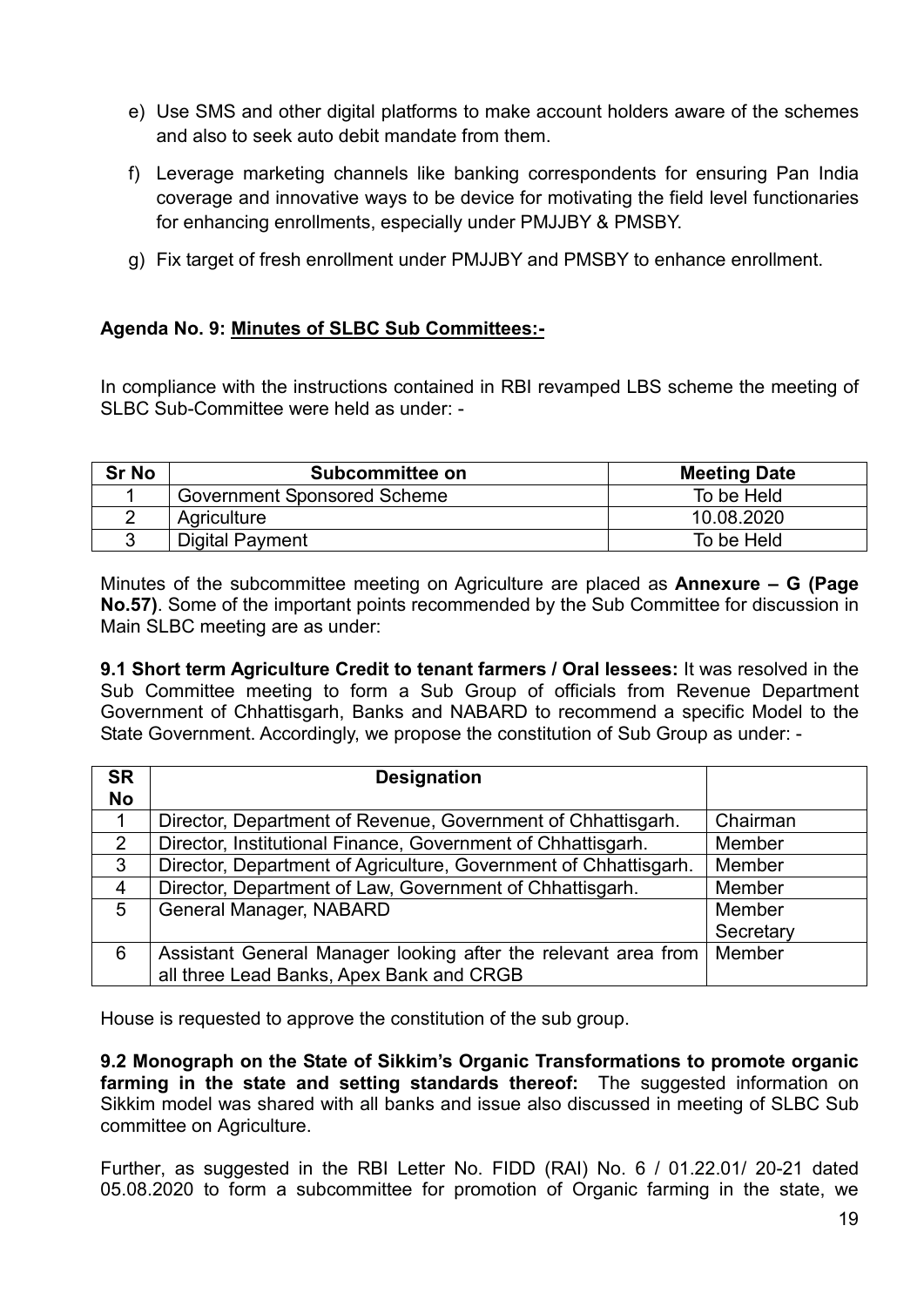propose to keep this point under the purview of existing SLBC Sub Committee on Agriculture.

**9.3 Determination of crop duration for each crop : RBI Master Circular on Prudential** Norms on Income Recognition, Asset Classification and Provisioning pertaining to Advances ( DBR.No.BP.BC.2/21.04.048/2015-16, dated July 01, 2015 ) details the guidelines for Asset Classification for agricultural advances. As per para 4.2.13 of the guidelines, the 'crop season' for determining the NPA classification of agricultural advances would be as fixed by the SLBC in each State.

The details of crop duration for each crop grown in Chhattisgarh is attached as **"Annexure-R",** Page no. 80 (Source : - Research Services, Indira Gandhi Krishi Vishva Vidhyalaya, Chattisgarh- IGKVV.). We request the house to fix the Crop duration of the state as recommended by the IGKVV. As mentioned in the details of crop duration the major portion of crop production is grown in Kharif season only ( e.g. Paddy Kharif is grown in 3711.48 thousand hectare and Paddy Rabi is grown in 56.42 thousand hectare only). Hence cropping pattern in the State may be considered as Mono Cropping.

We request the house to approve the same.

#### **Agenda No 10: Central Sector Scheme on Formation and promotion of 10000 FPOs and District Monitoring Committees (D-MC)**

Govt. of India has decided to form and promote 10000 FPOs in the country. State Level Consultative Committee for formation and nurturing of FPOs has been formed vide State Govt. Order dated 11.08.2020 under the Chairmanship of APC and Secretary, Agriculture, Govt of Chhattisgarh. To monitor the project at district level a committee has been formed where district collector is the chairman and DDM NABARD will act as member secretary.

In this connection, national level project management advisory and fund sanctioning committee in a meeting held on 17th July 2020 and 07th August 2020 has decided that "NABARD may coordinate with convener of SLBC to assign the LDM of the district to be member secretary of district monitoring committee of respective district where DDM is not physically posted".

We recommend to approve the above suggested arrangement.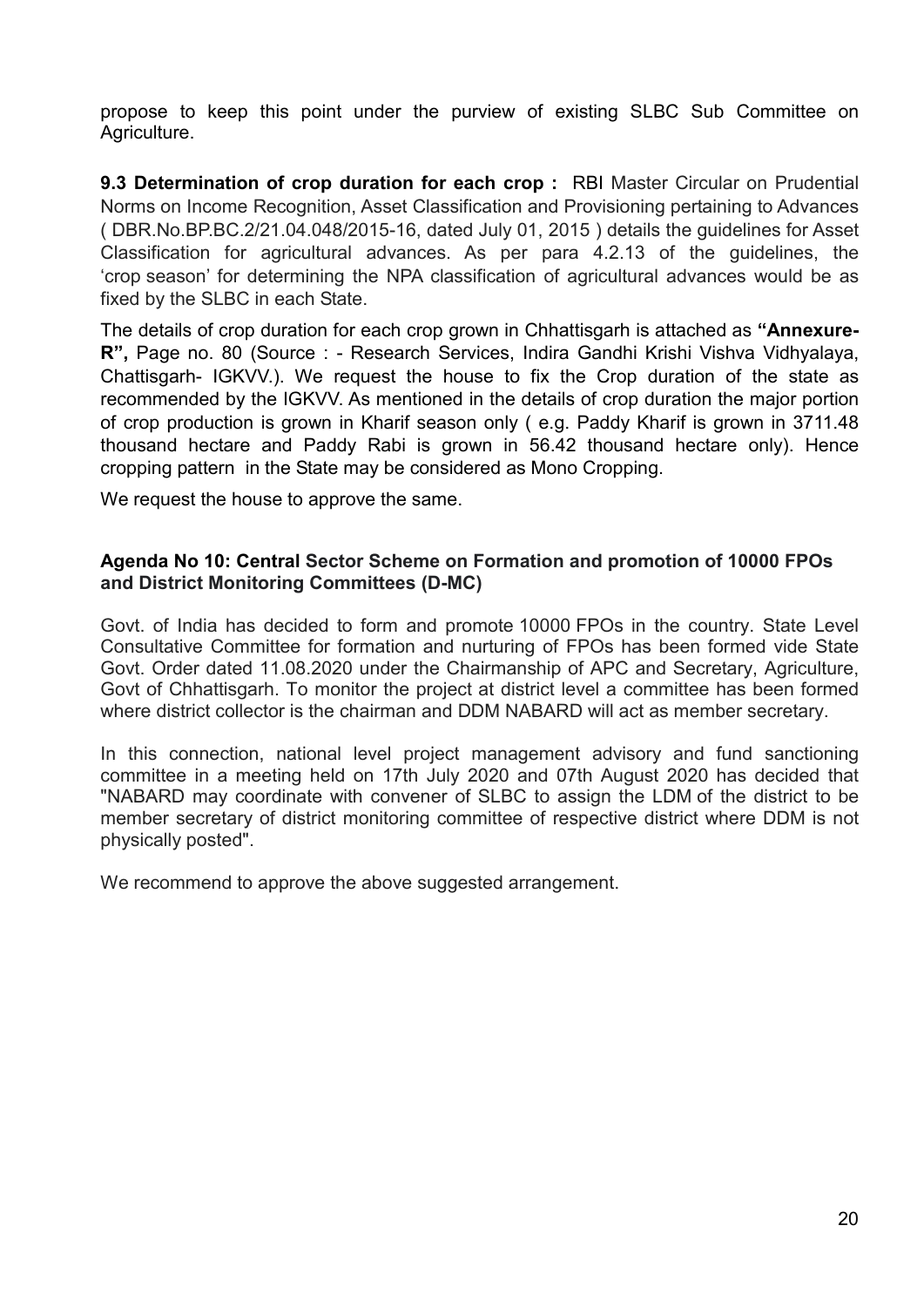## **Agenda Items for information and record**

#### **Agenda No 11. Govt Sponsored Schemes**

**Crore)**

#### **11.1 National Rural Livelihood Mission (NRLM):**

All poor women of the State are to be covered under Self Help Group (SHG) Bank linkage programme. Government of India is executing the Women Self Help Group Programme through NABARD in LWE districts and National Rural Livelihood Mission Programme through State Rural Livelihood Mission (Bihaan) in the State. Progress under the NRLM scheme is as under:

#### **(Amt Rs. in**

**(In Numbers)**

| - - - -       |        |                                 |        |                   |        |                                                                     |        |         |     |                                |  |
|---------------|--------|---------------------------------|--------|-------------------|--------|---------------------------------------------------------------------|--------|---------|-----|--------------------------------|--|
| <b>Target</b> |        | <b>Application</b><br>submitted |        | <b>Sanctioned</b> |        | <b>Disbursement</b>                                                 |        | Pending |     | <b>Sanction %</b><br>of Target |  |
| No.           |        |                                 |        |                   |        | Amount Number   Amount   Number   Amount   Number   Amount   Number |        |         | No. | Amt                            |  |
| 54576         | 580.32 | 25878                           | 496.11 | 10490             | 173.39 | 8606                                                                | 130.50 | 15388   | 19  | 30                             |  |

Bank wise target and achievement details for year 2020-21 (up to 31.08.2020) is placed at **Annexure – H (Page No.63).**

**11.2 National Urban Livelihood Mission (NULM):** The component wise achievement up to 31.08.2020 is as under:-

|                                                    |                                             |                           |                                   |                          | uu nauuwvivi   |                                         |
|----------------------------------------------------|---------------------------------------------|---------------------------|-----------------------------------|--------------------------|----------------|-----------------------------------------|
| <b>Scheme</b>                                      | <b>Physical</b><br><b>Target</b><br>2020-21 | Cases<br><b>Sponsored</b> | <b>Cases</b><br><b>Sanctioned</b> | Loan<br><b>Disbursed</b> | <b>Pending</b> | $\frac{0}{0}$<br><b>Achiev</b><br>ement |
| Interest Subsidy for<br>Individual Loan            | 4000                                        | 3449                      | 174                               | 164                      | 3275           | 4%                                      |
| Interest Subsidy for<br>Group Loan                 | 300                                         |                           | 7                                 | 6                        | 113            | 2%                                      |
| <b>Interest Subsidy for</b><br><b>Bank Linkage</b> | 2000                                        | 1102                      | 1194                              | 126                      |                | 60%                                     |
| Total                                              | 6300                                        | 4671                      | 1375                              | 296                      | 3296           | 29 %                                    |

Bank wise detailed progress report is placed at **Annexure- I (Page No.64).**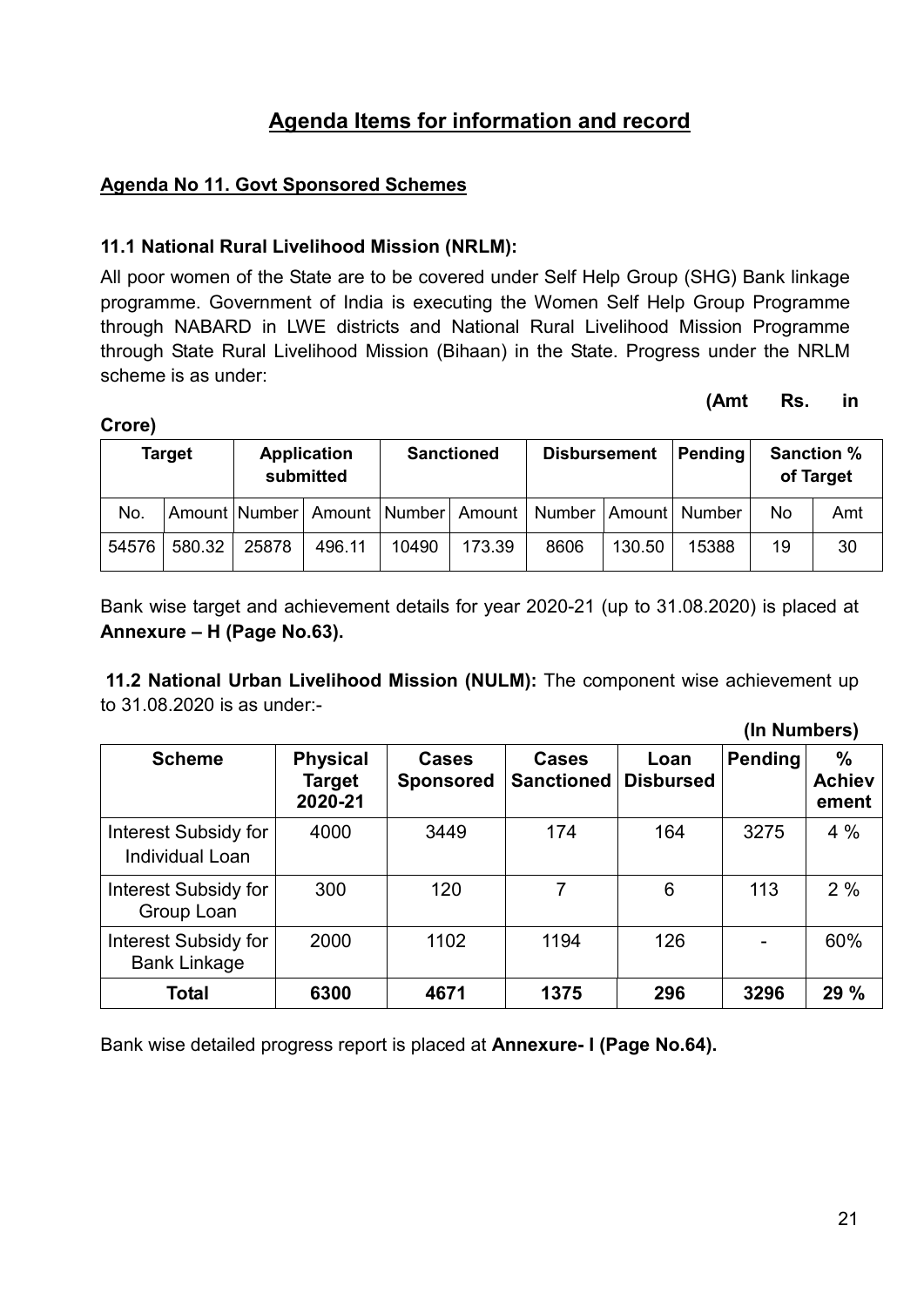**11.3 Antyodaya Swarojgar Yojana and Adivasi Swarojgar Yojana:** The achievement under Antyodaya Swarojgar Yojana and Adivasi Swarojgar Yojana for 2020-21 up to 31.08.2020 is as under: -

| Sr.<br><b>No</b> | <b>Scheme</b>                 | <b>Physical</b><br><b>Target</b><br>2020-21<br>(No) | <b>Cases</b><br><b>Sponsored</b><br>(No) | <b>Cases</b><br><b>Sanctioned</b><br>(No) | <b>Cases</b><br>Pending<br>(No) | $\frac{0}{0}$<br><b>Achievem</b><br>ent |
|------------------|-------------------------------|-----------------------------------------------------|------------------------------------------|-------------------------------------------|---------------------------------|-----------------------------------------|
|                  | Antyodaya Swarojgar<br>Yojana | 2,000                                               | 4,228                                    | 1,167                                     | 2,937                           | 58 %                                    |
| 2                | Adivasi Swarojgar<br>Yojana   | 2,000                                               | 3,239                                    | 1,032                                     | 2,144                           | 52%                                     |
| <b>Total</b>     |                               | 4,000                                               | 7,467                                    | 2,199                                     | 5,081                           | 55%                                     |

Bank wise detailed progress report is placed at **Annexure- J (Page No.65).**

**11.4 Dairy Entrepreneurship Development Scheme (State Government):** The Scheme is run by Department of Veterinary, Government of Chhattisgarh. The progress under the scheme up to 30.06.2020 is as under:-

(Amt in

| Target                |    | <b>Cases Sanctioned</b> | <b>Sanction %</b>     |
|-----------------------|----|-------------------------|-----------------------|
| <b>Subsidy Amount</b> | No | <b>Subsidy Amount</b>   | <b>Subsidy Amount</b> |
|                       |    |                         |                       |

• Data not received

lac)

#### **11.5 Prime Minister's Employment Generation Programme (PMEGP):**

Performance under PMEGP up to 31.08.2020 is as under:

|                             |                           |                                                                    |                                                                 |                                     |                                                | (Rs. In Crore)                                                |
|-----------------------------|---------------------------|--------------------------------------------------------------------|-----------------------------------------------------------------|-------------------------------------|------------------------------------------------|---------------------------------------------------------------|
| <b>Scheme</b>               | Target<br>(No)<br>2020-21 | <b>Target</b><br><b>Margin</b><br><b>Money</b><br>Amt in<br>Crore) | Case<br>sponsored<br>(No of App.<br><b>Forwarded</b><br>to Bank | <b>Cases</b><br>sanctione<br>d (No) | Amt of<br><b>Sanction</b><br>(Margin<br>Money) | %Achievement in<br>term of<br>Sanction(No)<br>(%Margin Money) |
| <b>PMEGP</b><br><b>DIC</b>  | 1140                      | 34.21                                                              | 2,626                                                           | 341                                 | (7.59)                                         | 30%<br>$(22\% )$                                              |
| <b>PMEGP</b><br><b>KVIB</b> | 887                       | 26.61                                                              | 1,300                                                           | 215                                 | (5.14)                                         | 24 %<br>(19%)                                                 |
| <b>PMEGP</b><br><b>KVIC</b> | 507                       | 15.21                                                              | 564                                                             | 87                                  | (3.08)                                         | 17%<br>(20 %)                                                 |
| <b>Total</b>                | 2,534                     | 76.03                                                              | 4,490                                                           | 643                                 | (15.81)                                        | 25 % (21%)                                                    |

Bank wise detailed progress report is placed at **Annexure- K (Page No.67).**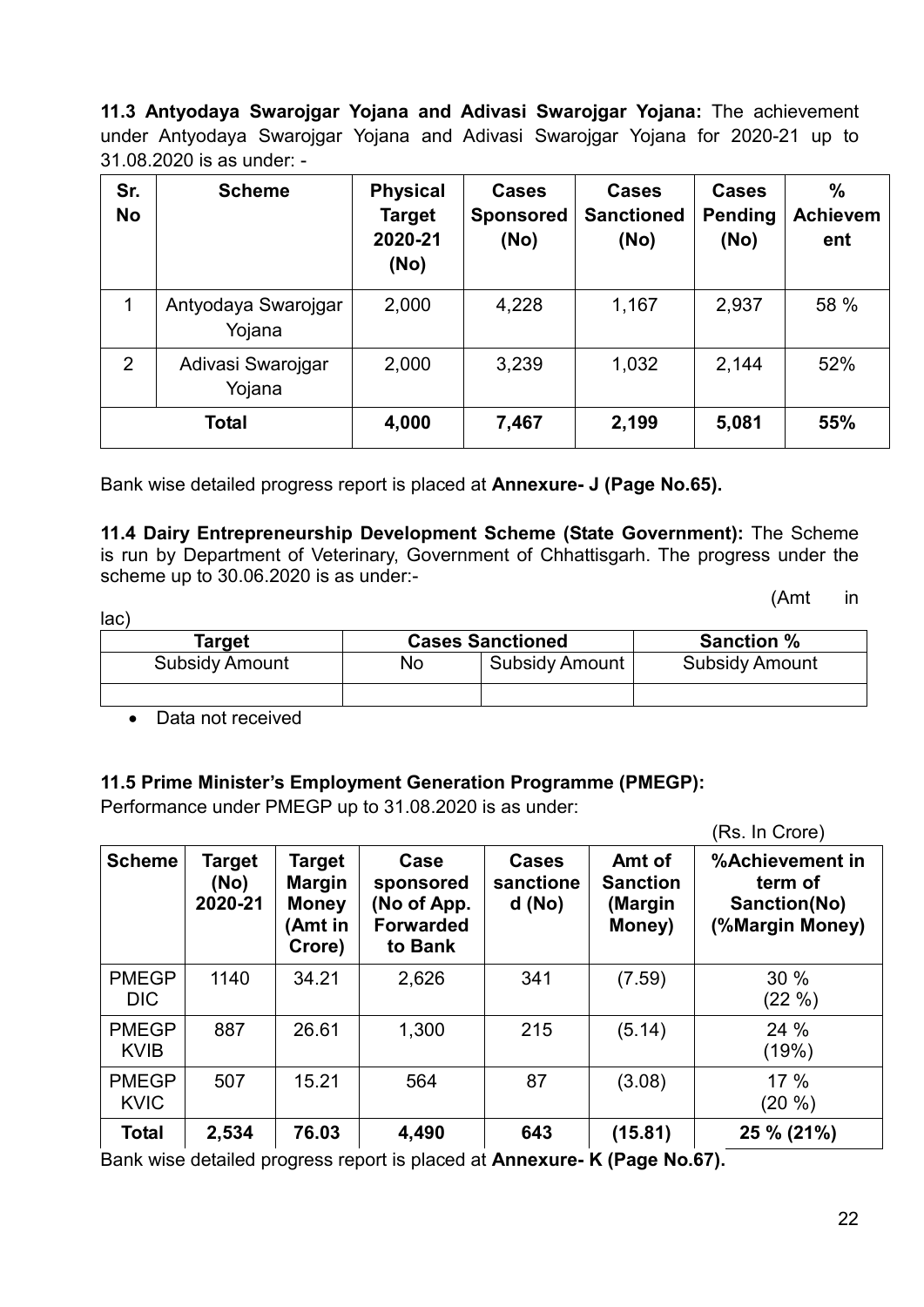**11.6 Mukhya Mantri Yuva Swarojgar Yojana:** To promote the entrepreneurship in youth, State Government had launched this scheme in year 2013. The progress upto 31.08.2020 is as under:

| Target | No of Cases | Cases       | Disbursed by | $\%$           | $\%$        |
|--------|-------------|-------------|--------------|----------------|-------------|
|        | Submitted   | Sanctioned  | the Bank     | Achievement    | Achievement |
|        |             | By the Bank |              | (Disbursement) | (Sanction)  |
| 585    | 1111        | 70          |              |                | 12          |
|        |             |             |              |                |             |
|        |             |             |              |                |             |

Bank- wise, District –wise achievement details are placed **at Annexure – L (Page No.71).**

**11.7 Pradhan Mantri Mudra Yojana (PMMY):** All Banks have received targets from their respective head offices. District- wise targets were worked out as advised by the Department of Industries, Government of Chhattisgarh and forwarded to all Banks and Nodal Offices of C.G. Government. The financial target has been distributed amongst three variants viz. Shishu, Kishore and Tarun in the proportion of 70:20:10, so that the maximum no of beneficiaries could be covered under PMMY.

#### **The Targets assigned to all Banks in the State under PMMY for 2020-21 is as under:**

| <b>Particulars</b>                  | <b>Target Set</b> |
|-------------------------------------|-------------------|
| Physical Target (No of Application) | 680271            |
| Financial Target (Rs in Crore)      | 3740.00           |

**Scheme component – wise target:** Component- wise achievement under PMMY for 2020- 21 upto 31.08.2020 is as under: **(Amt in Crore)**

|               | <b>Shishu</b> |          | <b>Kishore</b> |        | <b>Tarun</b> |        | <b>Total</b> |          |
|---------------|---------------|----------|----------------|--------|--------------|--------|--------------|----------|
|               | No.           | Amt      | No             | Amt    | No           | Amt    | No.          | Amt      |
| <b>Target</b> | 6,54,500      | 2,618.00 | 21,371         | 748.00 | 4,400        | 374.00 | 6,80,271     | 3,740.00 |
| 2020-21       |               |          |                |        |              |        |              |          |
| Achieve       | 47785         | 93.29    | 18685          | 382.06 | 4554         | 349.36 | 71024        | 824.67   |
| ment          | (7%)          | (4%)     | (87%)          | (51%)  | $(104\%)$    | (93%)  | (10%)        | (22%)    |
| <b>NBFC</b>   | 86683         | 280.55   | 2622           | 19.12  | 40           | 2.85   | 89345        | 302.51   |
|               |               |          |                |        |              |        |              |          |
| <b>Total</b>  | 134468        | 373.84   | 21307          | 401.18 | 4594         | 352.21 | 160369       | 1127.18  |
|               |               |          |                |        |              |        |              |          |

Overall achievement up to 30.06.2020 is 22 % in terms of amount and 10 % in terms of number (Excluding NBFC). Bank- wise achievement details are placed **at Annexure - M (Page No. 73).**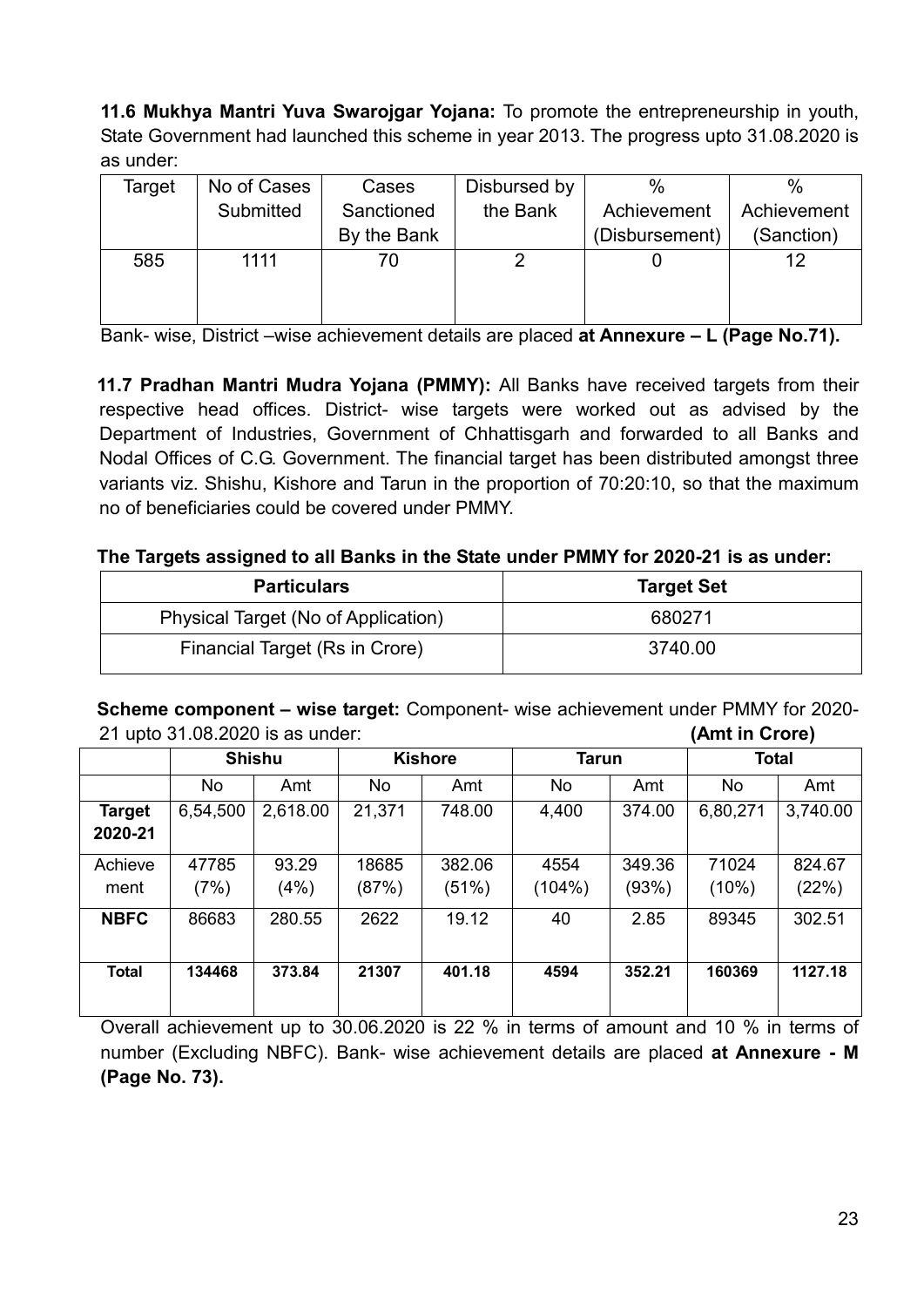**11.8: Stand-Up India:** 2,068 branches of 30 banks are eligible under Stand-Up India Scheme.

|                        | No of Bank (Branches) | <b>Total No of Cases</b> |
|------------------------|-----------------------|--------------------------|
| Target                 | 30 (2068)             | 4,136                    |
| Performance            | 5 Banks               |                          |
| % Achievement          |                       | 0.41 % (Amt of Rs.4.25)  |
|                        |                       | Crores sanctioned)       |
| No of Cases received   |                       |                          |
| No of Cases Sanctioned |                       | 17 $(0.41\%)$            |

#### **Performance under Stand-Up India scheme up-to 30.06.2020 is as under:**

Bank- wise, district-wise achievement details are placed at **Annexure- N (Page No.75)**

**11.9: Mukhyamantri Uchh Siksha Rin Byaj Anudan Yojana (MMUSRBAY) Education Loans: -** The scheme run by Department of Technical Education, CG Government is in force since 2012-13. Under this scheme a financial assistance in the form of interest subvention is extended to borrowers of Education loan whose annual family income is up to Rs.2.00 lac per annum. Canara Bank is the nodal Bank for management of lodgement and disbursement of interest subvention claims.

#### **Final Claims under MMUSRBAY for 2019-20 is as under:**

|               |                          |            |           |                                      | (Rs. in Lacs)     |
|---------------|--------------------------|------------|-----------|--------------------------------------|-------------------|
| Category      | No of<br><b>Accounts</b> | Loan Limit | Liability | Interest on<br>Loan<br><b>Amount</b> | Net subsidy claim |
| General       | 721                      | 1728.94    | 1340.51   | 156.34                               | 147.12            |
| <b>OBC</b>    | 1034                     | 2402.93    | 1942.79   | 222.42                               | 211.12            |
| <b>Others</b> | 10                       | 19.77      | 16.31     | 1.79                                 | 1.79              |
| <b>SC</b>     | 260                      | 591.34     | 500.90    | 53.55                                | 50.26             |
| <b>ST</b>     | 193                      | 508.13     | 825.85    | 43.10                                | 41.76             |
| TOTAL         | 2218                     | 5251.12    | 4626.37   | 477.20                               | 452.04            |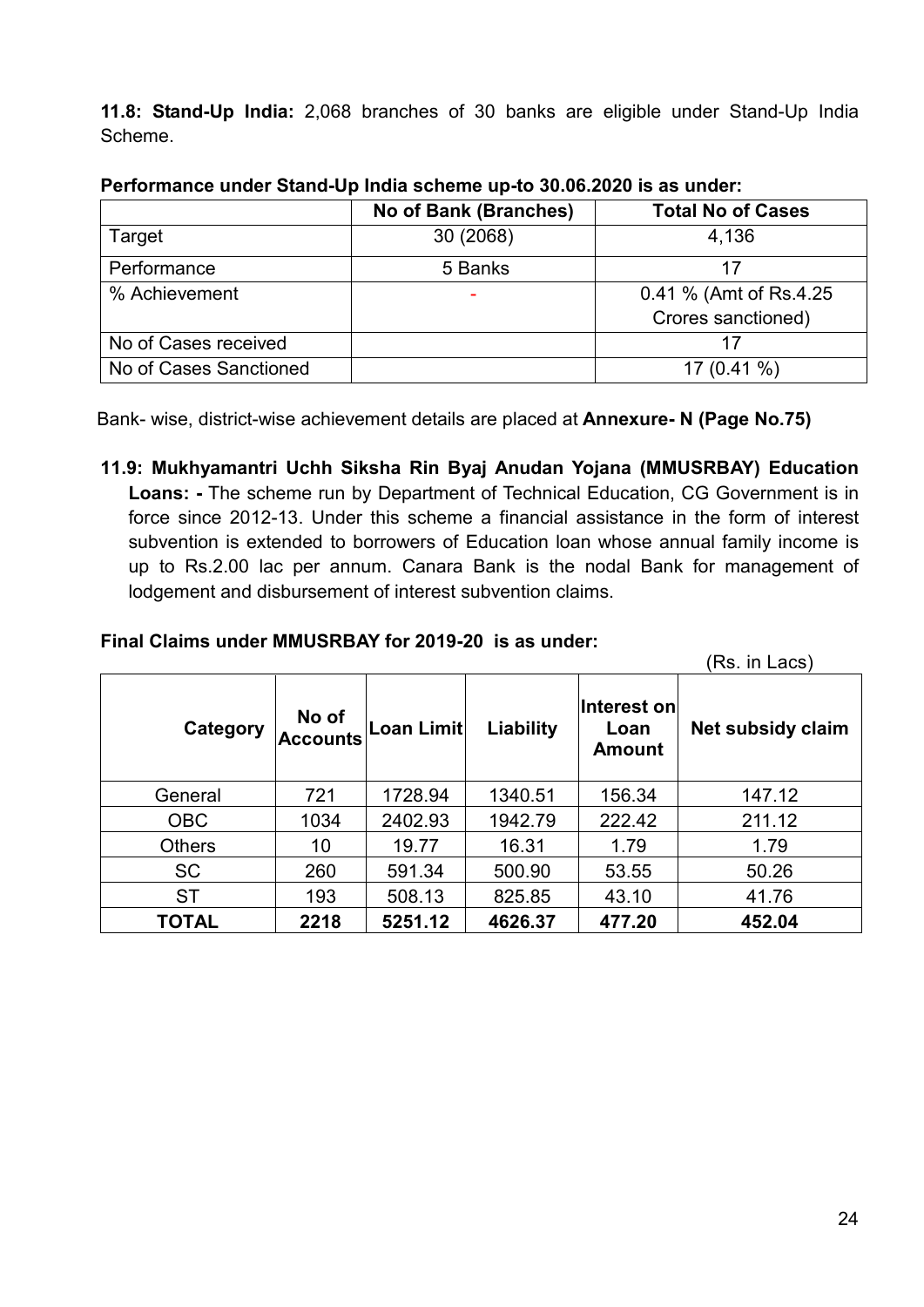| Sr.<br><b>No</b> | <b>Name of Bank</b>          | No of<br><b>Accounts</b> | <b>Net Subsidy</b><br>Amt 2019-20<br>(Rs. in Lacs) |
|------------------|------------------------------|--------------------------|----------------------------------------------------|
| 1                | e-Allahabad Bank             | 118                      | 25.32                                              |
| $\overline{2}$   | <b>Bank of Baroda</b>        | 148                      | 25.65                                              |
| 3                | Bank of India                | 21                       | 4.16                                               |
| 4                | <b>Bank of Maharastra</b>    | 2                        | 0.50                                               |
| 4                | Canara Bank                  | 477                      | 79.50                                              |
| 5                | Central Bank of India        | 120                      | 27.51                                              |
| 6                | <b>Corporation Bank</b>      | 3                        | 0.33                                               |
| $\overline{7}$   | <b>CRGB</b>                  | 87                       | 21.58                                              |
| 9                | <b>IDBI Bank</b>             | 15                       | 2.18                                               |
| 10               | <b>Indian Overseas Bank</b>  | 10                       | 2.41                                               |
| 11               | Oriental Bank of<br>Commerce | 13                       | 2.23                                               |
| 12               | <b>Punjab National Bank</b>  | 25                       | 6.17                                               |
| 13               | State Bank of India          | 1121                     | 245.02                                             |
| 14               | e-Syndicate Bank             | $\overline{\mathbf{4}}$  | 0.69                                               |
| 15               | Uco Bank                     | 43                       | 6.93                                               |
| 16               | Union Bank of India          | 11                       | 1.86                                               |
|                  | <b>TOTAL</b>                 | 2218                     | 452.04                                             |

#### **Agenda No. 12: Progress under various Digital delivery channels:**

Progress under various digital delivery channels up to 30.06.2020 are as under:

| Sr.<br><b>No</b> | <b>Scheme</b>      | As on<br>08.11.2016 | As on<br>30.06.2020 | Growth      | <b>State Growth %</b> |
|------------------|--------------------|---------------------|---------------------|-------------|-----------------------|
|                  | POS (Installed)    | 17,670              | 97,273              | 79,603      | 450                   |
| 2                | Debit Card         | 1,39,94,179         | 3,07,46,885         | 1,67,52,706 | 120                   |
| 3                | Mobile Banking     | 6,44,306            | 43,90,574           | 37,46,268   | 581                   |
| 4                | Internet Banking   | 10,52,685           | 53,06,653           | 42,53,968   | 404                   |
| 5                | <b>Credit Card</b> | 86,814              | 3,20,784            | 2,33,970    | 270                   |

- Data not received from IndusInd Bank, Kotak Mahindra Bank, UCO Bank, Yes Bank, Federal bank.
- Bank-wise detailed progress is placed at **Annexure- O (Page No.77).**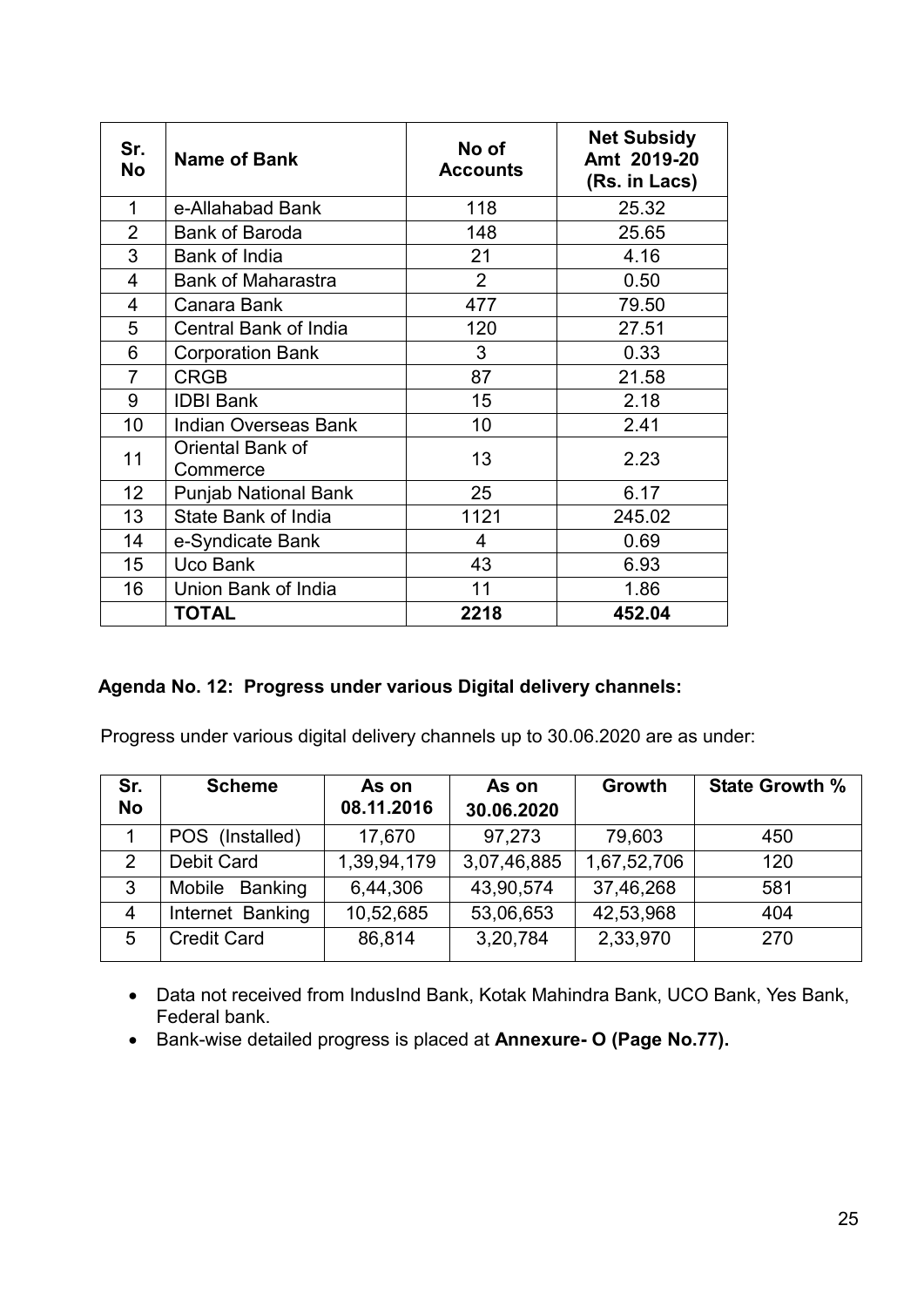## **Agenda No. 13: Activities in Financial Literacy Centres (FLCs):**

Financial Literacy is a regular activity of Banks. In Chhattisgarh 34 FLCs have been established in 28 districts. As per guidelines received from Reserve Bank of India vide RBI Circular No RBI/2015-16/286 Dated 14.01.2016 it has been advised by the RBI that, subsequent to the financial inclusion efforts by RBI and opening of accounts by banks through the PMJDY, considerable ground has been covered in the field of financial inclusion. Going forward, the focus is going to be on keeping the accounts already opened as operational.

**Progress Report:** Due to COVID -19 Pandemic only 6 Special Camps, 13 target specific camps were organized for the Jun 20 Quarter. During the quarter from Apr 20 to Jun 20, rural branches have organized 306 camps for spreading Financial Literacy in the state.

#### **Agenda No.14 - KCC Loan & Crop Insurance under Pradhan Mantri Fasal Bima Yojana**

During Jun 20 quarter 86,084 new cards amounting to Rs.939.29 Crores were issued.

(Amount Rs. in Crores)

| Up to Jun 20 (Cumulative since inception) |                         |  |  |  |
|-------------------------------------------|-------------------------|--|--|--|
| No of Cards issued                        | <b>Limit Sanctioned</b> |  |  |  |
| 20,71,280                                 | 10,011.18               |  |  |  |

Details of Bank wise information of KCC are shown in **table No 8a (Page No.133).**

#### **Pradhan Mantri Fasal Bima Yojana:**

**Kharif & Rabi 2020-23:** For implementation of PMFBY Department of Agriculture, Government of Chhattisgarh has issued notification vide its notification No. 2976/AF-02/01/PMFBY/2020/14-2 dated 16.06.2020 **(**Copy circulated among member Banks and LDMs and also uploaded on SLBC, Chhattisgarh web Portal for meticulous Compliance).

For implementation of above scheme the entire State was divided into five cluster, four clusters were awarded to Agriculture Insurance Co. Ltd. and one cluster awarded to Bajaj Allianze General Insurance Company Ltd.